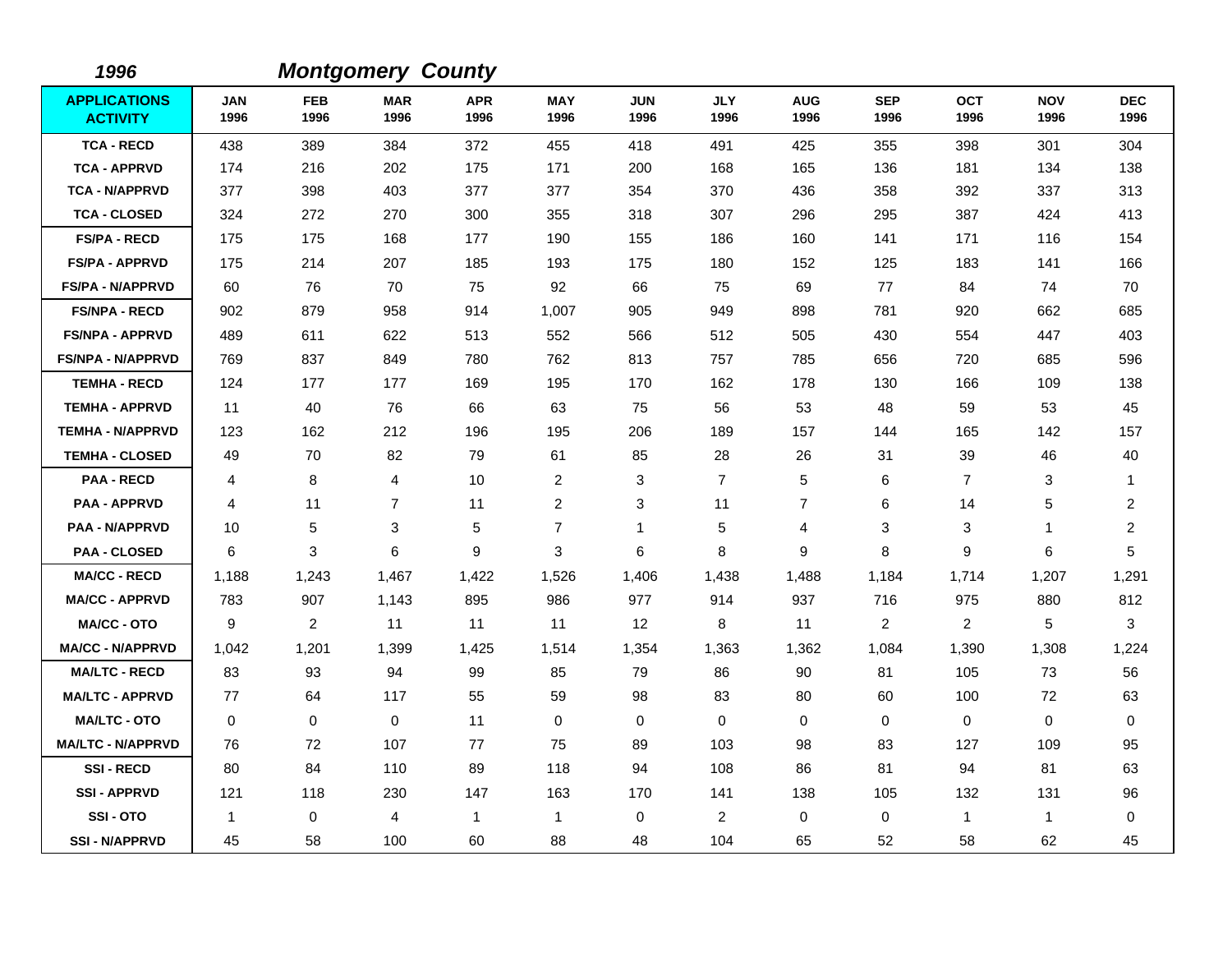| 1996                             |                    |                    | <b>Montgomery County</b> |                    |                    |                    |                    |                    |                    | TCA, TDAP, FS and PAA financial data: (x 1,000) |                    |                    |
|----------------------------------|--------------------|--------------------|--------------------------|--------------------|--------------------|--------------------|--------------------|--------------------|--------------------|-------------------------------------------------|--------------------|--------------------|
| <b>CASELOAD</b><br><b>COUNTS</b> | <b>JAN</b><br>1996 | <b>FEB</b><br>1996 | <b>MAR</b><br>1996       | <b>APR</b><br>1996 | <b>MAY</b><br>1996 | <b>JUN</b><br>1996 | <b>JLY</b><br>1996 | <b>AUG</b><br>1996 | <b>SEP</b><br>1996 | <b>OCT</b><br>1996                              | <b>NOV</b><br>1996 | <b>DEC</b><br>1996 |
| <b>TCA - CASE/PAID</b>           | 4,038              | 4,020              | 4,023                    | 3,970              | 3,852              | 3,800              | 3,732              | 3,704              | 3,597              | 3,470                                           | 3,295              | 3,125              |
| <b>TCA - ADULT/RECIP</b>         | 3,611              | 3,567              | 3,568                    | 3,496              | 3,385              | 3,319              | 3,255              | 3,222              | 3,108              | 2,987                                           | 2,830              | 2,658              |
| <b>TCA - CHILD/RECIP</b>         | 7,878              | 7,826              | 7,878                    | 7,780              | 7,539              | 7,435              | 7,335              | 7,288              | 7,073              | 6,872                                           | 6,536              | 6,179              |
| <b>TCA - TOTAL/RECIP</b>         | 11,489             | 11,393             | 11,446                   | 11,276             | 10,924             | 10,754             | 10,590             | 10,510             | 10,181             | 9,859                                           | 9,366              | 8,837              |
| <b>TCA - NET/EXPEND</b>          | \$1,269.7          | \$1,262.8          | \$1,266.9                | \$1,245.1          | \$1,202.3          | \$1,182.6          | \$1,159.3          | \$1,146.2          | \$1,109.7          | \$1,042.2                                       | \$991.0            | \$941.2            |
| <b>FS/PA - H/HOLD CERT</b>       | 5,795              | 5,791              | 5,762                    | 5,809              | 5,811              | 5,820              | 5,853              | 5,810              | 5.761              | 5,673                                           | 5,633              | 5,527              |
| <b>FS/PA - H/HOLD PART</b>       | 5,791              | 5,785              | 5,754                    | 5,798              | 5,803              | 5,815              | 5,846              | 5,803              | 5,755              | 5,663                                           | 5,631              | 5,518              |
| <b>FS/PA - INDVD PART</b>        | 12,732             | 12,714             | 12,739                   | 12,746             | 12,640             | 12,510             | 12,492             | 12,341             | 12,135             | 11,806                                          | 11,537             | 11,088             |
| <b>FS/NPA - H/HOLD CERT</b>      | 4,149              | 4,239              | 4,294                    | 4,200              | 4,106              | 4,128              | 4,040              | 4,027              | 3,923              | 4,004                                           | 3,973              | 3,997              |
| <b>FS/NPA - H/HOLD PART</b>      | 4,135              | 4,225              | 4,286                    | 4,184              | 4,089              | 4,117              | 4,020              | 4,010              | 3,912              | 3,996                                           | 3,957              | 3,989              |
| <b>FS/NPA - INDVD PART</b>       | 10,077             | 10,159             | 10,199                   | 9,914              | 9,840              | 10,011             | 9,790              | 9,783              | 9,649              | 9,882                                           | 9,870              | 10,040             |
| <b>FS/TOTAL - ISSUED</b>         | \$1,771.3          | \$1,774.2          | \$1,780.1                | \$1,760.2          | \$1,737.3          | \$1,734.0          | \$1,712.4          | \$1,697.7          | \$1,664.7          | \$1,695.4                                       | \$1,629.1          | \$1,601.9          |
| <b>GPA/PW - CASE/PAID</b>        | 8                  | $\overline{7}$     | 15                       | 10                 | 11                 | $\overline{7}$     | 19                 | 6                  | 12                 | $\overline{7}$                                  | $\overline{7}$     | 8                  |
| <b>TEMHA - CASE/PAID</b>         | 11                 | 223                | 377                      | 373                | 428                | 394                | 517                | 497                | 510                | 546                                             | 542                | 546                |
| <b>TEMHA - RECIP</b>             | 10                 | 173                | 327                      | 325                | 334                | 388                | 509                | 487                | 507                | 540                                             | 536                | 542                |
| <b>TEMHA - NET/EXPEND</b>        | \$1.2              | \$3.4              | (\$177.0)                | (\$57.0)           | \$115.7            | \$121.1            | \$77.4             | (\$116.2)          | \$18.0             | \$2.4                                           | \$148.2            | \$103.0            |
| <b>PAA - CASE/PAID</b>           | 243                | 251                | 251                      | 257                | 257                | 254                | 257                | 256                | 255                | 260                                             | 258                | 255                |
| <b>PAA - RECIP</b>               | 243                | 251                | 251                      | 257                | 257                | 254                | 257                | 256                | 255                | 260                                             | 258                | 255                |
| <b>PAA - NET/EXPEND</b>          | \$41.8             | \$48.7             | \$51.6                   | \$53.7             | \$51.4             | \$50.9             | \$53.9             | \$50.6             | \$50.3             | \$49.9                                          | \$50.6             | \$49.6             |
| <b>MA\CC - CUC</b>               | 7,433              | 7,968              | 7,532                    | 8,016              | 7,581              | 8,150              | 7.684              | 7,746              | 8.137              | 7,683                                           | 8,315              | 7,792              |
| <b>MA\CC - SPEND DOWN</b>        | 85                 | 98                 | 82                       | 113                | 99                 | 119                | 88                 | 97                 | 121                | 91                                              | 112                | 82                 |
| <b>MA\LTC - CUC</b>              | 1,914              | 1,939              | 1,929                    | 1,908              | 1,889              | 1,931              | 1,891              | 1,908              | 1,915              | 1,898                                           | 1,923              | 1,883              |
| <b>MA\LTC - SPEND DOWN</b>       | $\Omega$           | 0                  | 0                        | 0                  | 0                  | 0                  | 0                  | 0                  | $\Omega$           | 0                                               | 0                  | 0                  |
| <b>SSI-CUC</b>                   | 9,050              | 9,144              | 9,252                    | 9,367              | 9,411              | 9,536              | 9,521              | 9,588              | 9,672              | 9,697                                           | 9,785              | 9,616              |
| <b>TCA - RECONS</b>              | 494                | 581                | 593                      | 553                | 607                | 518                | 486                | 541                | 382                | 496                                             | 330                | 346                |
| <b>PAA - RECONS</b>              | 3                  | $\Omega$           | 3                        | $\mathbf{1}$       | $\mathbf{1}$       | $\overline{2}$     | $\mathbf{1}$       | $\overline{2}$     | 3                  | 3                                               | 4                  | $\overline{2}$     |
| <b>PA/FS - RECONS</b>            | 657                | 757                | 753                      | 689                | 845                | 763                | 688                | 740                | 559                | 727                                             | 482                | 539                |
| <b>NPA/FS - RECONS</b>           | 320                | 344                | 350                      | 293                | 384                | 352                | 322                | 318                | 240                | 333                                             | 240                | 318                |
| <b>MA/CC - RECONS</b>            | 542                | 556                | 659                      | 528                | 587                | 588                | 597                | 557                | 480                | 655                                             | 522                | 617                |
| <b>MA/LTC - RECONS</b>           | 29                 | 42                 | 42                       | 39                 | 30                 | 24                 | 43                 | 37                 | 29                 | 34                                              | 32                 | 41                 |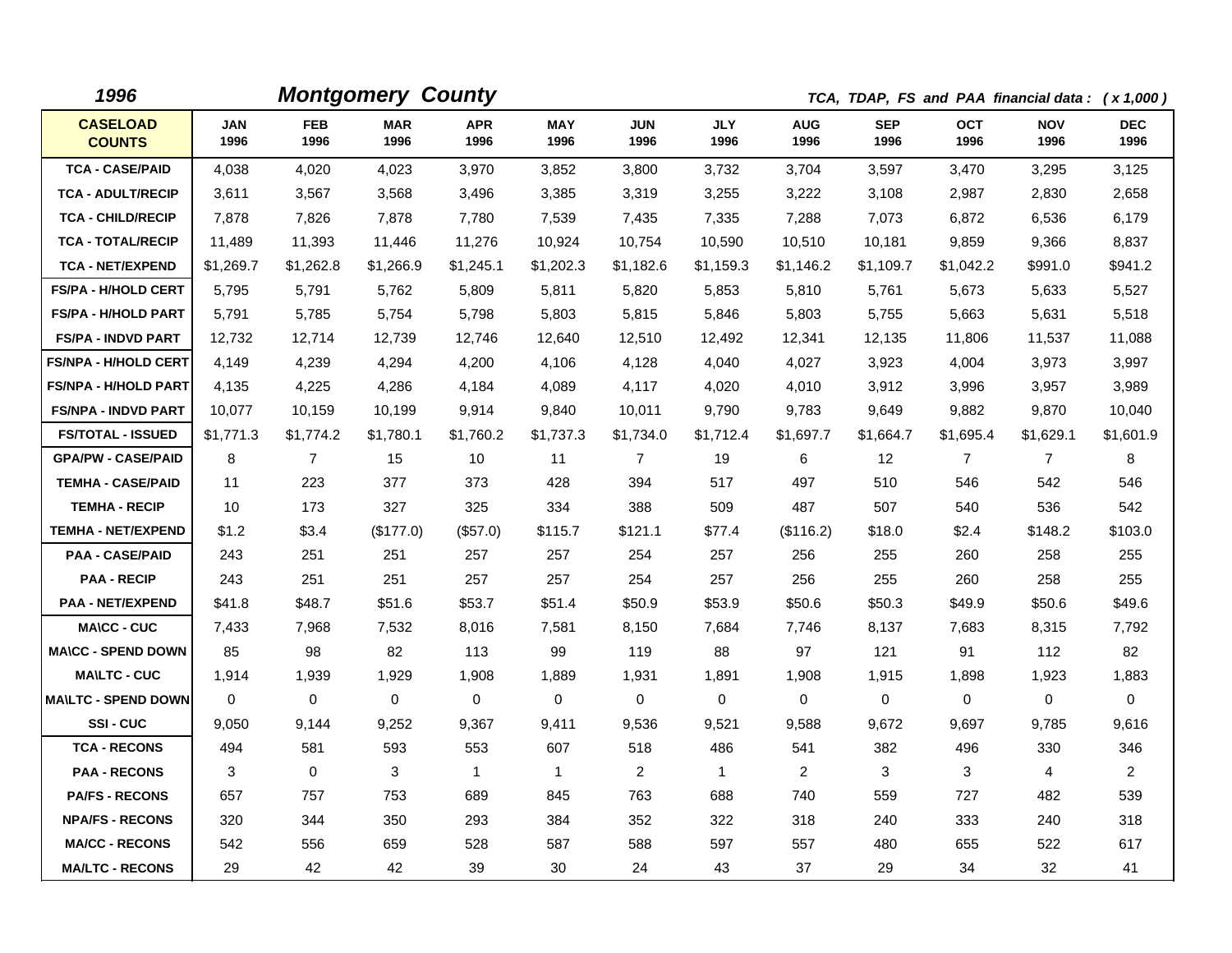| 1997                                   |                    |                    | <b>Montgomery County</b> |                    |                    |                    |                    |                    |                    |                    |                    |                    |
|----------------------------------------|--------------------|--------------------|--------------------------|--------------------|--------------------|--------------------|--------------------|--------------------|--------------------|--------------------|--------------------|--------------------|
| <b>APPLICATIONS</b><br><b>ACTIVITY</b> | <b>JAN</b><br>1997 | <b>FEB</b><br>1997 | <b>MAR</b><br>1997       | <b>APR</b><br>1997 | <b>MAY</b><br>1997 | <b>JUN</b><br>1997 | <b>JLY</b><br>1997 | <b>AUG</b><br>1997 | <b>SEP</b><br>1997 | <b>OCT</b><br>1997 | <b>NOV</b><br>1997 | <b>DEC</b><br>1997 |
| <b>TCA - RECD</b>                      | 304                | 418                | 396                      | 365                | 382                | 321                | 275                | 402                | 407                | 432                | 421                | 335                |
| <b>TCA - APPRVD</b>                    | 138                | 122                | 190                      | 136                | 127                | 158                | 104                | 155                | 131                | 139                | 169                | 124                |
| <b>TCA - N/APPRVD</b>                  | 313                | 314                | 348                      | 310                | 355                | 344                | 257                | 280                | 300                | 366                | 424                | 326                |
| <b>TCA - CLOSED</b>                    | 413                | 478                | 370                      | 352                | 288                | 312                | 232                | 272                | 230                | 265                | 306                | 274                |
| <b>FS/PA - RECD</b>                    | 154                | 149                | 200                      | 163                | 166                | 137                | 114                | 158                | 172                | 176                | 208                | 145                |
| <b>FS/PA - APPRVD</b>                  | 166                | 129                | 188                      | 137                | 150                | 151                | 79                 | 132                | 156                | 134                | 170                | 152                |
| <b>FS/PA - N/APPRVD</b>                | 70                 | 63                 | 87                       | 64                 | 85                 | 66                 | 69                 | 75                 | 80                 | 72                 | 84                 | 73                 |
| <b>FS/NPA - RECD</b>                   | 685                | 801                | 741                      | 731                | 677                | 672                | 623                | 757                | 786                | 832                | 843                | 669                |
| <b>FS/NPA - APPRVD</b>                 | 403                | 440                | 407                      | 389                | 397                | 399                | 328                | 368                | 371                | 409                | 499                | 360                |
| <b>FS/NPA - N/APPRVD</b>               | 596                | 590                | 638                      | 575                | 635                | 564                | 484                | 551                | 573                | 650                | 700                | 565                |
| <b>TEMHA - RECD</b>                    | 138                | 157                | 167                      | 145                | 154                | 155                | 141                | 142                | 168                | 162                | 163                | 117                |
| <b>TEMHA - APPRVD</b>                  | 45                 | 45                 | 67                       | 49                 | 49                 | 47                 | 52                 | 64                 | 55                 | 42                 | 50                 | 47                 |
| <b>TEMHA - N/APPRVD</b>                | 157                | 149                | 174                      | 145                | 166                | 146                | 127                | 143                | 146                | 132                | 165                | 115                |
| <b>TEMHA - CLOSED</b>                  | 40                 | 83                 | 41                       | 51                 | 59                 | 53                 | 58                 | 43                 | 67                 | 51                 | 68                 | 53                 |
| <b>PAA - RECD</b>                      | $\mathbf{1}$       | 5                  | 3                        | 3                  | 6                  | 6                  | $\overline{7}$     | 4                  | $\overline{7}$     | 11                 | $\overline{7}$     | 17                 |
| <b>PAA - APPRVD</b>                    | 2                  | 4                  | $\overline{7}$           | 4                  | 5                  | 8                  | $\overline{7}$     | 5                  | 11                 | 13                 | 19                 | 15                 |
| <b>PAA - N/APPRVD</b>                  | $\overline{2}$     | 3                  | 9                        | $\overline{2}$     | $\mathbf{1}$       | $\overline{2}$     | 2                  | 4                  | 3                  | $\overline{7}$     | 4                  | 8                  |
| <b>PAA - CLOSED</b>                    | 5                  | 6                  | 3                        | $\overline{4}$     | $\overline{7}$     | 6                  | 11                 | 8                  | $\overline{7}$     | 12                 | 10                 | 10                 |
| <b>MA/CC - RECD</b>                    | 1,291              | 1,520              | 1,527                    | 1,546              | 1,529              | 1,576              | 1,352              | 1,565              | 1,597              | 1,755              | 1,933              | 1,547              |
| <b>MA/CC - APPRVD</b>                  | 812                | 985                | 1,023                    | 1,075              | 1,081              | 1,130              | 965                | 983                | 1,027              | 958                | 1,197              | 976                |
| <b>MA/CC - OTO</b>                     | 3                  | 9                  | 3                        | 3                  | 10                 | 3                  | $\overline{2}$     | $\overline{7}$     | 12                 | $\overline{7}$     | 15                 | $\mathbf{1}$       |
| <b>MA/CC - N/APPRVD</b>                | 1,224              | 1,382              | 1,400                    | 1,371              | 1,656              | 1,495              | 1,313              | 1,435              | 1,432              | 1,588              | 1,805              | 1,384              |
| <b>MA/LTC - RECD</b>                   | 56                 | 77                 | 83                       | 85                 | 84                 | 102                | 68                 | 64                 | 88                 | 79                 | 87                 | 91                 |
| <b>MA/LTC - APPRVD</b>                 | 63                 | 101                | 56                       | 83                 | 93                 | 90                 | 34                 | 42                 | 61                 | 71                 | 115                | 77                 |
| <b>MA/LTC - OTO</b>                    | $\Omega$           | 0                  | $\mathbf 0$              | $\mathbf 0$        | 0                  | 0                  | 0                  | 0                  | 0                  | $\Omega$           | $\mathbf 0$        | $\mathbf 0$        |
| <b>MA/LTC - N/APPRVD</b>               | 95                 | 91                 | 75                       | 90                 | 105                | 97                 | 64                 | 64                 | 113                | 79                 | 114                | 107                |
| <b>SSI-RECD</b>                        | 63                 | 86                 | 69                       | 88                 | 79                 | 79                 | 63                 | 51                 | 78                 | 80                 | 74                 | 73                 |
| <b>SSI-APPRVD</b>                      | 96                 | 103                | 92                       | 141                | 135                | 141                | 94                 | 97                 | 94                 | 110                | 121                | 108                |
| SSI-OTO                                | 0                  | $\mathbf{1}$       | $\mathbf{1}$             | $\mathbf{1}$       | 4                  | $\mathbf{1}$       | $\mathbf{1}$       | 0                  | $\mathbf 0$        | $\mathbf 0$        | $\overline{c}$     | 0                  |
| <b>SSI-N/APPRVD</b>                    | 45                 | 44                 | 45                       | 65                 | 71                 | 65                 | 32                 | 38                 | 36                 | 70                 | 57                 | 45                 |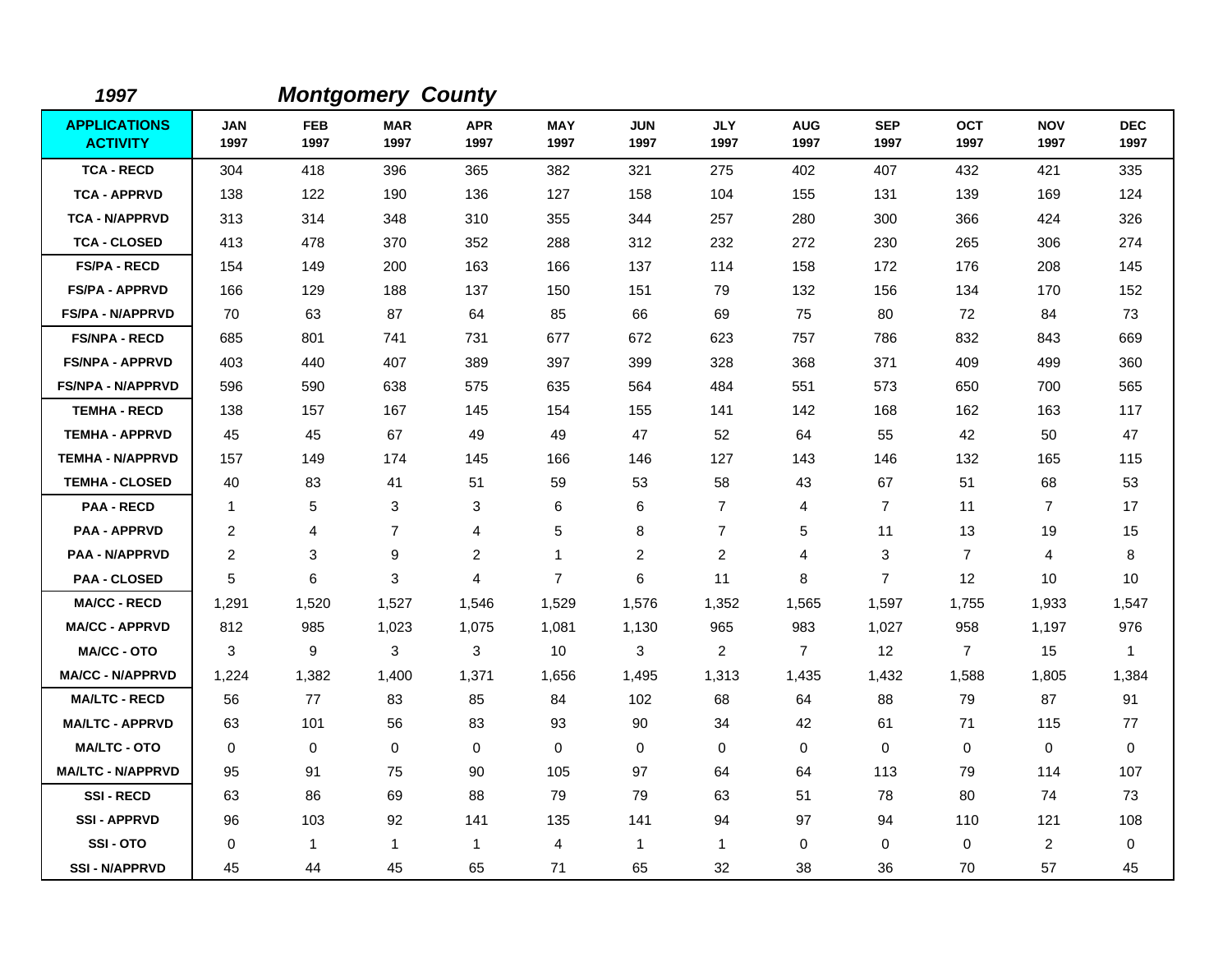| 1997                             |                    |                    | <b>Montgomery County</b> |                    |                    |                    |                    |                    |                    |                    | TCA, TDAP, FS and PAA financial data: (x 1,000) |                    |
|----------------------------------|--------------------|--------------------|--------------------------|--------------------|--------------------|--------------------|--------------------|--------------------|--------------------|--------------------|-------------------------------------------------|--------------------|
| <b>CASELOAD</b><br><b>COUNTS</b> | <b>JAN</b><br>1997 | <b>FEB</b><br>1997 | <b>MAR</b><br>1997       | <b>APR</b><br>1997 | <b>MAY</b><br>1997 | <b>JUN</b><br>1997 | <b>JLY</b><br>1997 | <b>AUG</b><br>1997 | <b>SEP</b><br>1997 | <b>OCT</b><br>1997 | <b>NOV</b><br>1997                              | <b>DEC</b><br>1997 |
| <b>TCA - CASE/PAID</b>           | 3,125              | 2,901              | 2,806                    | 2,645              | 2,542              | 2,468              | 2,393              | 2,327              | 2,293              | 2,214              | 2,135                                           | 2,041              |
| <b>TCA - ADULT/RECIP</b>         | 2,658              | 2,531              | 2,485                    | 2,321              | 2,202              | 2,215              | 2,026              | 2,074              | 1,984              | 1,914              | 1,864                                           | 1,763              |
| <b>TCA - CHILD/RECIP</b>         | 6,179              | 5,922              | 5,826                    | 5,441              | 5,255              | 5,276              | 4,848              | 4,978              | 4,760              | 4,544              | 4,445                                           | 4,219              |
| <b>TCA - TOTAL/RECIP</b>         | 8,837              | 8,453              | 8,311                    | 7,762              | 7,457              | 7,491              | 6,874              | 7,052              | 6,744              | 6,458              | 6,309                                           | 5,982              |
| <b>TCA - NET/EXPEND</b>          | \$941.2            | \$884.4            | \$871.0                  | \$874.4            | \$795.9            | \$779.5            | \$722.9            | \$759.5            | \$714.6            | \$692.9            | \$716.4                                         | \$664.6            |
| FS/PA - H/HOLD CERT              | 5,527              | 5,286              | 5,206                    | 5,072              | 5,017              | 4,903              | 4,777              | 4,657              | 4,534              | 4,251              | 4,079                                           | 3,950              |
| <b>FS/PA - H/HOLD PART</b>       | 5,518              | 5,278              | 5,196                    | 5,066              | 5,005              | 4,898              | 4,775              | 4,655              | 4,526              | 4,243              | 4,073                                           | 3,948              |
| <b>FS/PA - INDVD PART</b>        | 11,088             | 10,508             | 10,306                   | 9,933              | 9,734              | 9,526              | 9,288              | 9,039              | 8,823              | 8,358              | 7,904                                           | 7,570              |
| <b>FS/NPA - H/HOLD CERT</b>      | 3,997              | 4,019              | 4,020                    | 3,917              | 3,904              | 3,918              | 3,878              | 3,837              | 3,812              | 3,709              | 3,776                                           | 3,675              |
| <b>FS/NPA - H/HOLD PART</b>      | 3,989              | 4,002              | 4,004                    | 3,896              | 3,890              | 3,902              | 3,863              | 3,816              | 3,793              | 3,690              | 3,758                                           | 3,657              |
| <b>FS/NPA - INDVD PART</b>       | 10,040             | 10,059             | 10,110                   | 9,871              | 9,899              | 9,981              | 9,891              | 9,737              | 9,623              | 9,357              | 9,521                                           | 9,368              |
| <b>FS/TOTAL - ISSUED</b>         | \$1,601.9          | \$1,534.4          | \$1,516.9                | \$1,462.0          | \$1,439.9          | \$1,420.9          | \$1,387.4          | \$1,357.9          | \$1,331.4          | \$1,274.5          | \$1,281.6                                       | \$1,233.9          |
| <b>GPA/PW - CASE/PAID</b>        | 8                  | 6                  | $\overline{7}$           | 6                  | 6                  | 15                 | 6                  | 13                 | 0                  | 0                  | 0                                               | 0                  |
| <b>TEMHA - CASE/PAID</b>         | 546                | 499                | 562                      | 563                | 553                | 541                | 519                | 621                | 559                | 555                | 550                                             | 577                |
| <b>TEMHA - RECIP</b>             | 542                | 494                | 558                      | 559                | 543                | 534                | 516                | 611                | 555                | 542                | 545                                             | 565                |
| <b>TEMHA - NET/EXPEND</b>        | \$103.0            | \$23.5             | -\$11.2                  | \$61.8             | $-$27.1$           | \$14.2             | \$27.3             | \$149.7            | $-$ \$148.7        | \$186.7            | \$53.3                                          | $-$ \$23.3         |
| <b>PAA - CASE/PAID</b>           | 255                | 257                | 265                      | 262                | 261                | 335                | 259                | 266                | 265                | 263                | 290                                             | 273                |
| <b>PAA - RECIP</b>               | 255                | 337                | 330                      | 327                | 326                | 262                | 335                | 343                | 336                | 327                | 357                                             | 340                |
| <b>PAA - NET/EXPEND</b>          | \$49.6             | \$47.7             | \$51.8                   | \$48.1             | \$47.4             | \$28.9             | \$48.7             | \$47.8             | \$49.2             | \$49.2             | \$48.0                                          | \$53.4             |
| <b>MA\CC - CUC</b>               | 7,792              | 8,013              | 8,688                    | 8,367              | 9,111              | 8,813              | 9,445              | 9,218              | 9,489              | 10,013             | 9,787                                           | 10,375             |
| <b>MA\CC - SPEND DOWN</b>        | 82                 | 85                 | 114                      | 68                 | 86                 | 80                 | 98                 | 67                 | 66                 | 98                 | 76                                              | 95                 |
| <b>MA\LTC - CUC</b>              | 1,883              | 1,895              | 1,877                    | 1,853              | 1,876              | 1,880              | 1,858              | 1,831              | 1,835              | 1,857              | 1,890                                           | 1,906              |
| <b>MA\LTC - SPEND DOWN</b>       | 0                  | $\mathbf 0$        | $\mathbf 0$              | 0                  | 0                  | 0                  | $\mathbf 0$        | $\mathbf 0$        | 0                  | 0                  | 0                                               | 0                  |
| SSI-CUC                          | 9,616              | 9,609              | 9,649                    | 9,696              | 9,779              | 9,830              | 9,904              | 9,925              | 9,982              | 10,059             | 10,065                                          | 10,139             |
| <b>TCA - RECONS</b>              | 346                | 416                | 452                      | 333                | 314                | 304                | 223                | 336                | 243                | 214                | 268                                             | 214                |
| <b>PAA - RECONS</b>              | $\overline{2}$     | 3                  | $\overline{2}$           | $\mathbf{1}$       | 3                  | $\overline{1}$     | $\overline{2}$     | $\mathbf 0$        | $\overline{2}$     | $\mathbf 0$        | 5                                               | $\mathbf 0$        |
| <b>PA/FS - RECONS</b>            | 539                | 673                | 743                      | 661                | 576                | 544                | 392                | 641                | 534                | 416                | 487                                             | 347                |
| <b>NPA/FS - RECONS</b>           | 318                | 412                | 371                      | 404                | 322                | 330                | 290                | 327                | 362                | 281                | 331                                             | 277                |
| <b>MA/CC - RECONS</b>            | 617                | 726                | 579                      | 767                | 641                | 622                | 539                | 625                | 642                | 538                | 612                                             | 610                |
| <b>MA/LTC - RECONS</b>           | 41                 | 41                 | 31                       | 53                 | 42                 | 22                 | 27                 | 24                 | 18                 | 14                 | 23                                              | 31                 |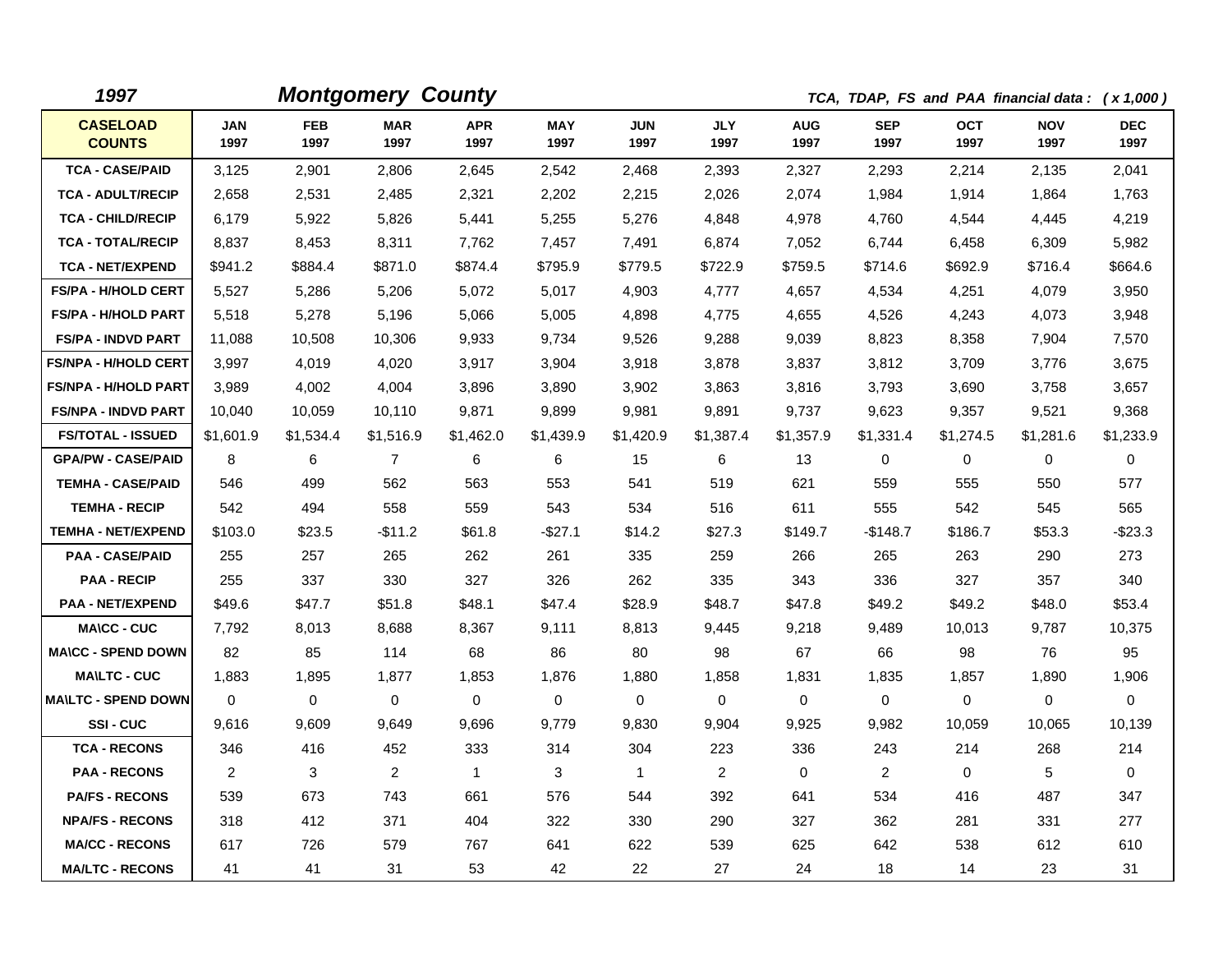| 1998                                   |                    |                    | <b>Montgomery County</b> |                    |                    |                    |                    |                    |                    |                    |                    |                    |
|----------------------------------------|--------------------|--------------------|--------------------------|--------------------|--------------------|--------------------|--------------------|--------------------|--------------------|--------------------|--------------------|--------------------|
| <b>APPLICATIONS</b><br><b>ACTIVITY</b> | <b>JAN</b><br>1998 | <b>FEB</b><br>1998 | <b>MAR</b><br>1998       | <b>APR</b><br>1998 | <b>MAY</b><br>1998 | <b>JUN</b><br>1998 | <b>JLY</b><br>1998 | <b>AUG</b><br>1998 | <b>SEP</b><br>1998 | <b>OCT</b><br>1998 | <b>NOV</b><br>1998 | <b>DEC</b><br>1998 |
| <b>TCA - RECD</b>                      | 356                | 442                | 343                      | 385                | 361                | 312                | 377                | 461                | 399                | 395                | 392                | 319                |
| <b>TCA - APPRVD</b>                    | 148                | 122                | 118                      | 129                | 105                | 130                | 94                 | 109                | 115                | 131                | 130                | 108                |
| <b>TCA - N/APPRVD</b>                  | 349                | 301                | 357                      | 308                | 331                | 309                | 271                | 357                | 352                | 355                | 352                | 275                |
| <b>TCA - CLOSED</b>                    | 203                | 268                | 260                      | 225                | 262                | 262                | 211                | 239                | 210                | 171                | 195                | 173                |
| <b>FS/PA - RECD</b>                    | 139                | 167                | 177                      | 159                | 147                | 129                | 138                | 147                | 140                | 139                | 353                | 221                |
| <b>FS/PA - APPRVD</b>                  | 165                | 144                | 156                      | 134                | 137                | 101                | 111                | 128                | 93                 | 103                | 175                | 290                |
| <b>FS/PA - N/APPRVD</b>                | 67                 | 57                 | 67                       | 72                 | 74                 | 60                 | 57                 | 77                 | 54                 | 75                 | 98                 | 178                |
| <b>FS/NPA - RECD</b>                   | 738                | 875                | 756                      | 847                | 745                | 739                | 845                | 953                | 875                | 872                | 1,113              | 794                |
| <b>FS/NPA - APPRVD</b>                 | 429                | 423                | 380                      | 433                | 439                | 428                | 403                | 487                | 429                | 462                | 529                | 441                |
| <b>FS/NPA - N/APPRVD</b>               | 649                | 612                | 615                      | 652                | 643                | 524                | 520                | 655                | 632                | 716                | 707                | 667                |
| <b>TEMHA - RECD</b>                    | 126                | 142                | 137                      | 146                | 169                | 144                | 160                | 174                | 170                | 143                | 177                | 137                |
| <b>TEMHA - APPRVD</b>                  | 43                 | 32                 | 33                       | 53                 | 53                 | 49                 | 58                 | 53                 | 49                 | 49                 | 59                 | 43                 |
| <b>TEMHA - N/APPRVD</b>                | 126                | 117                | 128                      | 147                | 154                | 132                | 122                | 154                | 130                | 142                | 147                | 118                |
| <b>TEMHA - CLOSED</b>                  | 47                 | 91                 | 52                       | 42                 | 54                 | 72                 | 44                 | 69                 | 51                 | 53                 | 44                 | 66                 |
| <b>PAA - RECD</b>                      | $\overline{7}$     | 14                 | 5                        | 4                  | $\overline{7}$     | 6                  | 4                  | 2                  | 4                  | 9                  | 8                  | 9                  |
| <b>PAA - APPRVD</b>                    | 15                 | 15                 | 8                        | 4                  | 14                 | $\overline{7}$     | 8                  | $\overline{c}$     | $\overline{7}$     | 10                 | 13                 | 11                 |
| <b>PAA - N/APPRVD</b>                  | 6                  | 5                  | 0                        | 6                  | 3                  | $\overline{4}$     | 4                  | 0                  | 2                  | 2                  | $\overline{4}$     | $\overline{c}$     |
| <b>PAA - CLOSED</b>                    | 15                 | 51                 | 6                        | 9                  | 5                  | $\overline{7}$     | 3                  | 8                  | 9                  | 15                 | $\overline{c}$     | 4                  |
| <b>MA/CC - RECD</b>                    | 1,604              | 1,872              | 1.713                    | 1,890              | 1.744              | 1,688              | 2,138              | 2,515              | 2,176              | 2,219              | 2,576              | 1,940              |
| <b>MA/CC - APPRVD</b>                  | 1,085              | 1,144              | 1,213                    | 1,293              | 1,348              | 1,211              | 1,462              | 1,692              | 1,539              | 1,688              | 1,984              | 1,425              |
| <b>MA/CC - OTO</b>                     | $\overline{7}$     | 3                  | 5                        | $\overline{7}$     | 4                  | 10                 | 6                  | 5                  | 15                 | 5                  | 11                 | 12                 |
| <b>MA/CC - N/APPRVD</b>                | 1,431              | 1,354              | 1,318                    | 1,410              | 1,549              | 1,313              | 1,392              | 1,740              | 1,425              | 1,682              | 1,708              | 1,329              |
| <b>MA/LTC - RECD</b>                   | 100                | 82                 | 98                       | 120                | 104                | 75                 | 82                 | 67                 | 71                 | 85                 | 99                 | 63                 |
| <b>MA/LTC - APPRVD</b>                 | 77                 | 80                 | 49                       | 97                 | 92                 | 80                 | 113                | 118                | 95                 | 50                 | 105                | 73                 |
| <b>MA/LTC - OTO</b>                    | $\mathbf 0$        | $\mathbf 0$        | $\mathbf 0$              | $\mathbf 0$        | 0                  | $\mathbf 0$        | $\mathbf 0$        | 0                  | $\mathbf 0$        | 0                  | $\mathbf 0$        | 0                  |
| <b>MA/LTC - N/APPRVD</b>               | 100                | 90                 | 82                       | 101                | 93                 | 94                 | 120                | 122                | 105                | 73                 | 126                | 132                |
| <b>SSI-RECD</b>                        | 71                 | 79                 | 57                       | 80                 | 85                 | 78                 | 99                 | 101                | 92                 | 92                 | 100                | 67                 |
| <b>SSI-APPRVD</b>                      | 102                | 98                 | 89                       | 103                | 114                | 100                | 130                | 150                | 128                | 104                | 170                | 97                 |
| SSI-OTO                                | 1                  | $\mathbf 0$        | 0                        | 3                  | 0                  | $\overline{2}$     | $\mathbf 0$        | 0                  | $\overline{1}$     | $\mathbf 0$        | 4                  | 1                  |
| <b>SSI - N/APPRVD</b>                  | 53                 | 37                 | 42                       | 41                 | 48                 | 49                 | 57                 | 58                 | 54                 | 47                 | 75                 | 36                 |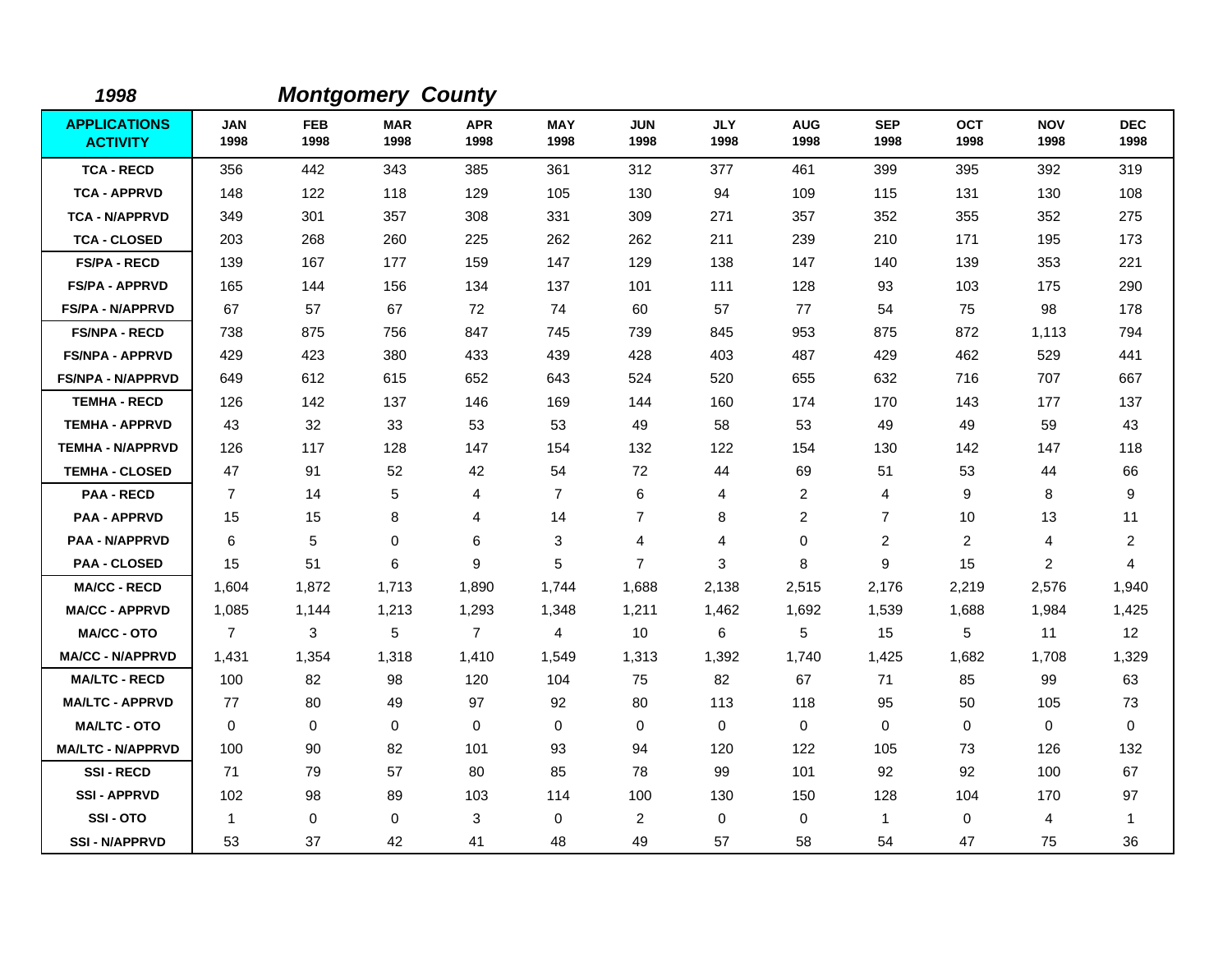| 1998                             |                    |                    | <b>Montgomery County</b> |                    |                    |                    |                    |                    |                    |                    | TCA, TDAP, FS and PAA financial data: (x 1,000) |                    |
|----------------------------------|--------------------|--------------------|--------------------------|--------------------|--------------------|--------------------|--------------------|--------------------|--------------------|--------------------|-------------------------------------------------|--------------------|
| <b>CASELOAD</b><br><b>COUNTS</b> | <b>JAN</b><br>1998 | <b>FEB</b><br>1998 | <b>MAR</b><br>1998       | <b>APR</b><br>1998 | <b>MAY</b><br>1998 | <b>JUN</b><br>1998 | <b>JLY</b><br>1998 | <b>AUG</b><br>1998 | <b>SEP</b><br>1998 | <b>OCT</b><br>1998 | <b>NOV</b><br>1998                              | <b>DEC</b><br>1998 |
| <b>TCA - CASE/PAID</b>           | 2,021              | 2,012              | 1.887                    | 1,847              | 1,732              | 1.683              | 1,533              | 1,438              | 1,397              | 1,407              | 1,365                                           | 1,306              |
| <b>TCA - ADULT/RECIP</b>         | 1,763              | 1,616              | 1,493                    | 1,455              | 1,307              | 1,260              | 1,124              | 908                | 997                | 997                | 954                                             | 916                |
| <b>TCA - CHILD/RECIP</b>         | 4,280              | 4,042              | 3,757                    | 3,639              | 3,406              | 3,321              | 2,988              | 2,471              | 2,671              | 2,658              | 2,581                                           | 2,416              |
| <b>TCA - TOTAL/RECIP</b>         | 6,043              | 5,658              | 5,250                    | 5,094              | 4,713              | 4,581              | 4,112              | 3,379              | 3,668              | 3,655              | 3,535                                           | 3,332              |
| <b>TCA - NET/EXPEND</b>          | \$688.4            | \$628.8            | \$594.2                  | \$585.2            | \$546.6            | \$510.1            | \$447.5            | \$467.2            | \$417.3            | \$432.4            | \$432.3                                         | \$405.8            |
| <b>FS/PA - H/HOLD CERT</b>       | 3,943              | 3,833              | 3,769                    | 3,695              | 3,625              | 3,520              | 3,464              | 3,419              | 3,358              | 3,325              | 3,334                                           | 3,536              |
| <b>FS/PA - H/HOLD PART</b>       | 3,939              | 3,827              | 3,761                    | 3,689              | 3,619              | 3,517              | 3,456              | 3,410              | 3,354              | 3,313              | 3,309                                           | 3,534              |
| <b>FS/PA - INDVD PART</b>        | 7,464              | 7,201              | 6,944                    | 6,782              | 6,591              | 6,228              | 6,007              | 5,857              | 5,693              | 5,550              | 5,452                                           | 5,661              |
| <b>FS/NPA - H/HOLD CERT</b>      | 3,730              | 3,774              | 3,737                    | 3,824              | 3,856              | 3,914              | 3,947              | 4,081              | 4,002              | 3,988              | 4,021                                           | 3,943              |
| <b>FS/NPA - H/HOLD PART</b>      | 3,707              | 3,762              | 3,726                    | 3,809              | 3,835              | 3,891              | 3,930              | 4,055              | 3,985              | 3,963              | 3,981                                           | 3,921              |
| <b>FS/NPA - INDVD PART</b>       | 9,454              | 9,509              | 9,575                    | 9,793              | 9,893              | 10,085             | 10,165             | 10,516             | 10,317             | 10,262             | 10,337                                          | 10,158             |
| <b>FS/TOTAL - ISSUED</b>         | \$1,236.2          | \$1,201.4          | \$1,186.4                | \$1,181.7          | \$1,172.3          | \$1,150.8          | \$1,133.6          | \$1,134.2          | \$1,094.1          | \$1,089.7          | \$1,139.9                                       | \$1,122.4          |
| <b>GPA/PW - CASE/PAID</b>        | 0                  | $\Omega$           | $\Omega$                 | 0                  | 0                  | $\Omega$           | 0                  | $\mathbf{0}$       | 0                  | 0                  | 0                                               | $\mathbf 0$        |
| <b>TEMHA - CASE/PAID</b>         | 547                | 493                | 486                      | 531                | 537                | 515                | 515                | 541                | 525                | 516                | 538                                             | 493                |
| <b>TEMHA - RECIP</b>             | 543                | 485                | 481                      | 517                | 528                | 502                | 502                | 537                | 518                | 507                | 534                                             | 485                |
| <b>TEMHA - NET/EXPEND</b>        | (\$24.0)           | \$202.1            | \$8.1                    | (\$67.9)           | \$152.3            | (\$72.6)           | \$94.8             | (\$4.4)            | $($ \$4.9)         | \$43.5             | \$121.2                                         | \$40.0             |
| <b>PAA - CASE/PAID</b>           | 279                | 267                | 282                      | 285                | 286                | 275                | 274                | 366                | 289                | 274                | 290                                             | 293                |
| <b>PAA - RECIP</b>               | 350                | 334                | 347                      | 350                | 360                | 360                | 373                | 310                | 360                | 344                | 377                                             | 379                |
| <b>PAA - NET/EXPEND</b>          | \$48.3             | \$41.1             | \$47.2                   | \$50.7             | \$42.2             | \$43.9             | \$50.1             | \$47.0             | \$48.1             | \$45.7             | \$104.6                                         | \$44.7             |
| <b>MA\CC - CUC</b>               | 9,984              | 10,338             | 11,133                   | 10,803             | 11,697             | 11,194             | 12,115             | 12,087             | 12,462             | 13,550             | 13,424                                          | 14,241             |
| <b>MA\CC - SPEND DOWN</b>        | 78                 | 78                 | 110                      | 89                 | 125                | 106                | 129                | 91                 | 98                 | 124                | 103                                             | 125                |
| <b>MA\LTC - CUC</b>              | 1,874              | 1,881              | 1,880                    | 1,875              | 1,899              | 1,916              | 1,971              | 1,949              | 1,979              | 1,967              | 1,987                                           | 2,007              |
| <b>MAILTC - SPEND DOWN</b>       | $\Omega$           | 0                  | 0                        | $\mathbf 0$        | $\mathbf 0$        | 0                  | $\Omega$           | $\mathbf 0$        | 0                  | 0                  | 0                                               | 0                  |
| SSI-CUC                          | 10,161             | 10,194             | 10,246                   | 10,193             | 10,258             | 10,265             | 10,340             | 10,161             | 10,042             | 10,115             | 10,165                                          | 10,223             |
| <b>TCA - RECONS</b>              | 267                | 239                | 228                      | 178                | 186                | 197                | 148                | 169                | 115                | 136                | 109                                             | 97                 |
| <b>PAA - RECONS</b>              | $\mathbf{1}$       | $\overline{2}$     | $\mathbf{1}$             | 3                  | 3                  | $\mathbf{1}$       | $\mathbf 0$        | $\overline{2}$     | $\mathbf{1}$       | 5                  | $\overline{2}$                                  | 6                  |
| <b>PA/FS - RECONS</b>            | 435                | 412                | 406                      | 346                | 411                | 363                | 319                | 394                | 326                | 322                | 332                                             | 273                |
| <b>NPA/FS - RECONS</b>           | 345                | 303                | 342                      | 322                | 363                | 367                | 368                | 404                | 335                | 369                | 374                                             | 347                |
| <b>MA/CC - RECONS</b>            | 648                | 658                | 685                      | 732                | 828                | 690                | 708                | 856                | 742                | 853                | 858                                             | 654                |
| <b>MA/LTC - RECONS</b>           | 25                 | 50                 | 32                       | 34                 | 35                 | 40                 | 30                 | 36                 | 42                 | 26                 | 34                                              | 31                 |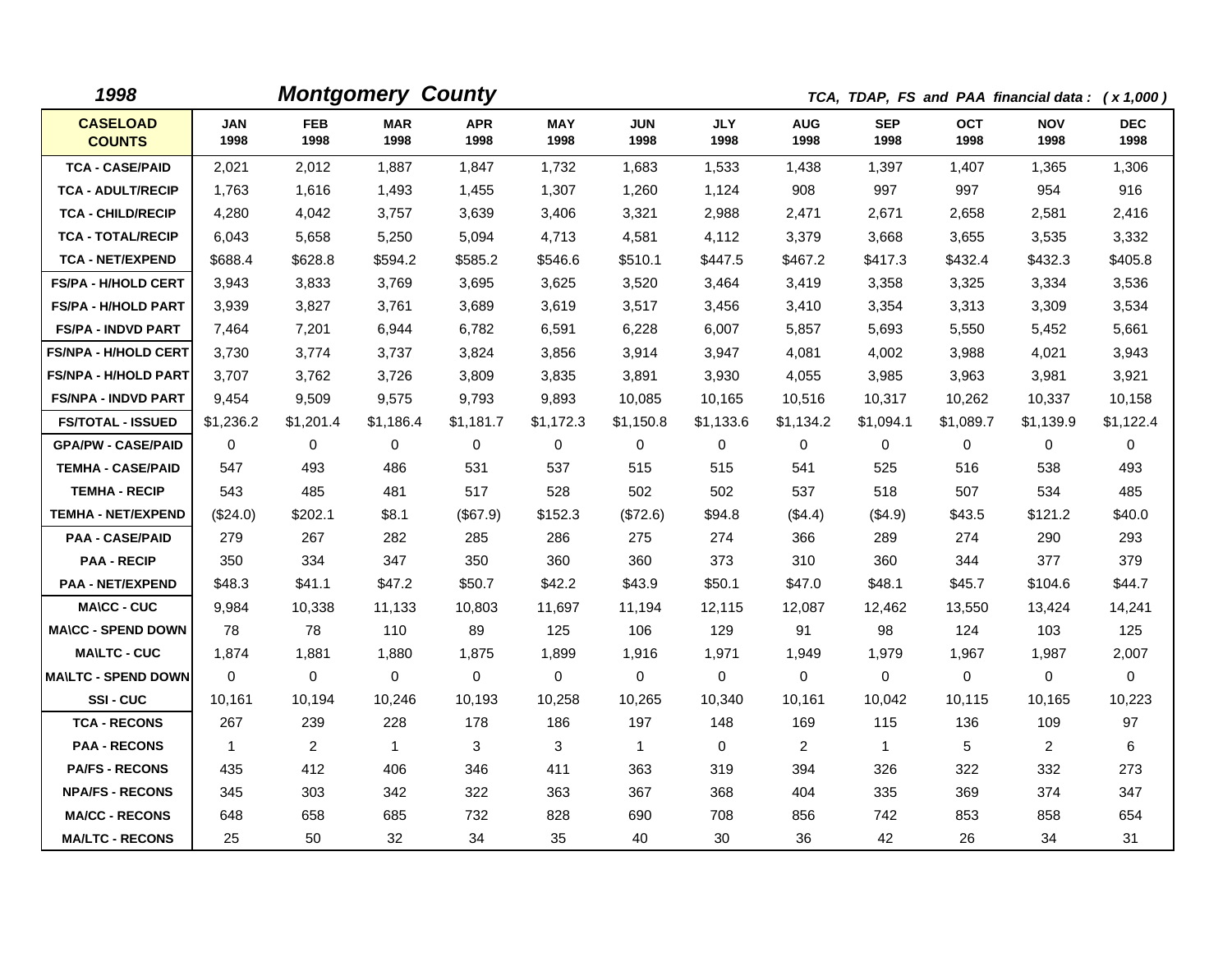| 1999                                   |                    |                    | <b>Montgomery County</b> |                    |                    |                    |                    |                    |                    |                    |                    |                    |
|----------------------------------------|--------------------|--------------------|--------------------------|--------------------|--------------------|--------------------|--------------------|--------------------|--------------------|--------------------|--------------------|--------------------|
| <b>APPLICATIONS</b><br><b>ACTIVITY</b> | <b>JAN</b><br>1999 | <b>FEB</b><br>1999 | <b>MAR</b><br>1999       | <b>APR</b><br>1999 | <b>MAY</b><br>1999 | <b>JUN</b><br>1999 | <b>JLY</b><br>1999 | <b>AUG</b><br>1999 | <b>SEP</b><br>1999 | <b>OCT</b><br>1999 | <b>NOV</b><br>1999 | <b>DEC</b><br>1999 |
| <b>TCA - RECD</b>                      | 332                | 315                | 284                      | 335                | 333                | 295                | 345                | 371                | 350                | 323                | 310                | 295                |
| <b>TCA - APPRVD</b>                    | 107                | 117                | 85                       | 99                 | 78                 | 88                 | 78                 | 92                 | 92                 | 98                 | 92                 | 76                 |
| <b>TCA - N/APPRVD</b>                  | 316                | 287                | 282                      | 274                | 308                | 265                | 269                | 324                | 324                | 332                | 317                | 253                |
| <b>TCA - CLOSED</b>                    | 155                | 195                | 149                      | 144                | 136                | 120                | 119                | 147                | 101                | 134                | 115                | 114                |
| <b>FS/PA - RECD</b>                    | 166                | 128                | 128                      | 125                | 122                | 131                | 123                | 150                | 135                | 146                | 147                | 113                |
| <b>FS/PA - APPRVD</b>                  | 220                | 135                | 142                      | 113                | 116                | 105                | 113                | 92                 | 130                | 120                | 129                | 95                 |
| <b>FS/PA - N/APPRVD</b>                | 95                 | 79                 | 80                       | 50                 | 58                 | 65                 | 55                 | 73                 | 68                 | 70                 | 82                 | 56                 |
| <b>FS/NPA - RECD</b>                   | 835                | 872                | 872                      | 889                | 888                | 694                | 829                | 886                | 848                | 791                | 826                | 732                |
| <b>FS/NPA - APPRVD</b>                 | 481                | 423                | 434                      | 500                | 495                | 389                | 429                | 445                | 406                | 376                | 434                | 375                |
| <b>FS/NPA - N/APPRVD</b>               | 671                | 605                | 604                      | 654                | 669                | 561                | 546                | 634                | 637                | 631                | 622                | 555                |
| <b>TEMHA - RECD</b>                    | 160                | 165                | 153                      | 160                | 172                | 142                | 168                | 187                | 165                | 142                | 165                | 147                |
| <b>TEMHA - APPRVD</b>                  | 61                 | 48                 | 53                       | 34                 | 54                 | 59                 | 60                 | 58                 | 54                 | 49                 | 51                 | 42                 |
| <b>TEMHA - N/APPRVD</b>                | 154                | 134                | 149                      | 149                | 148                | 142                | 136                | 149                | 141                | 148                | 137                | 148                |
| <b>TEMHA - CLOSED</b>                  | 53                 | 57                 | 45                       | 55                 | 55                 | 42                 | 43                 | 54                 | 52                 | 58                 | 73                 | 58                 |
| <b>PAA - RECD</b>                      | 6                  | $\mathbf{1}$       | 5                        | 4                  | 4                  | $\overline{c}$     | 4                  | $\overline{c}$     | $\overline{7}$     | 4                  | 4                  | 4                  |
| <b>PAA - APPRVD</b>                    | $\overline{7}$     | 3                  | 5                        | $\overline{7}$     | $\overline{7}$     | 4                  | $\overline{7}$     | 10                 | $\overline{7}$     | 5                  | 9                  | 6                  |
| <b>PAA - N/APPRVD</b>                  | $\Omega$           | 1                  | 3                        | 2                  | $\mathbf{1}$       | 0                  | $\mathbf 0$        | 3                  | 2                  | 0                  | $\overline{c}$     | $\mathbf 1$        |
| <b>PAA - CLOSED</b>                    | 3                  | 8                  | 3                        | 4                  | $\overline{1}$     | 5                  | 4                  | 4                  | $\overline{4}$     | 6                  | 11                 | 5                  |
| <b>MA/CC - RECD</b>                    | 2,101              | 2,105              | 2,196                    | 2,323              | 2,171              | 1,989              | 2,063              | 2,187              | 2,202              | 2,196              | 2,353              | 1,946              |
| <b>MA/CC - APPRVD</b>                  | 1,708              | 1,469              | 1,763                    | 1,834              | 1,700              | 1,632              | 1,752              | 1,725              | 1,526              | 1,677              | 1,868              | 1,559              |
| <b>MA/CC - OTO</b>                     | 9                  | 8                  | 12                       | $\overline{4}$     | 6                  | 6                  | $\mathbf{1}$       | 21                 | $\overline{7}$     | $\overline{7}$     | 9                  | 8                  |
| <b>MA/CC - N/APPRVD</b>                | 1,646              | 1,376              | 1,481                    | 1,422              | 1,389              | 1,243              | 1,301              | 1,485              | 1,431              | 1,445              | 1,474              | 1,233              |
| <b>MA/LTC - RECD</b>                   | 77                 | 75                 | 87                       | 106                | 98                 | 95                 | 106                | 89                 | 98                 | 93                 | 108                | 91                 |
| <b>MA/LTC - APPRVD</b>                 | 93                 | 73                 | 83                       | 96                 | 75                 | 80                 | 55                 | 97                 | 78                 | 93                 | 93                 | 52                 |
| <b>MA/LTC - OTO</b>                    | 0                  | 0                  | $\mathbf 0$              | 0                  | 0                  | $\mathbf 0$        | $\mathbf 0$        | 0                  | $\mathbf 0$        | 0                  | 0                  | $\mathbf 0$        |
| <b>MA/LTC - N/APPRVD</b>               | 99                 | 95                 | 75                       | 134                | 95                 | 97                 | 101                | 139                | 91                 | 132                | 89                 | 66                 |
| <b>SSI-RECD</b>                        | 81                 | 85                 | 84                       | 90                 | 97                 | 85                 | 74                 | 72                 | 72                 | 73                 | 106                | 68                 |
| <b>SSI-APPRVD</b>                      | 126                | 114                | 141                      | 144                | 143                | 139                | 110                | 112                | 123                | 95                 | 133                | 102                |
| SSI-OTO                                | $\mathbf{1}$       | $\mathbf{1}$       | 2                        | $\mathbf{1}$       | $\mathbf{1}$       | $\mathbf{1}$       | 0                  | 1                  | $\mathbf 0$        | 2                  | 1                  | $\overline{1}$     |
| <b>SSI-N/APPRVD</b>                    | 71                 | 59                 | 65                       | 61                 | 73                 | 57                 | 50                 | 40                 | 51                 | 47                 | 59                 | 36                 |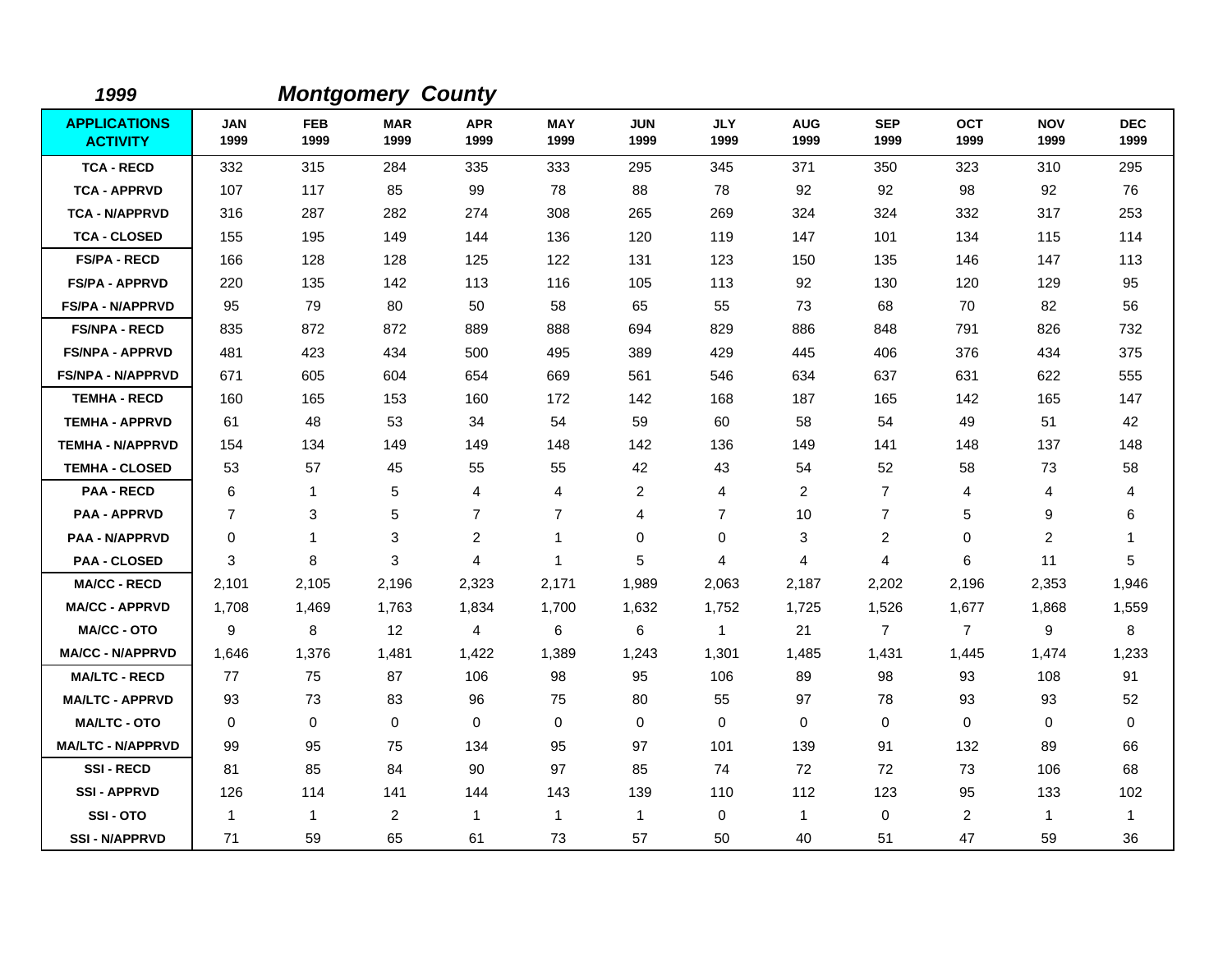| 1999                             |                    |                    | <b>Montgomery County</b> |                    |                    |                    |                    |                    |                    |                    | TCA, TDAP, FS and PAA financial data: (x 1,000) |                    |
|----------------------------------|--------------------|--------------------|--------------------------|--------------------|--------------------|--------------------|--------------------|--------------------|--------------------|--------------------|-------------------------------------------------|--------------------|
| <b>CASELOAD</b><br><b>COUNTS</b> | <b>JAN</b><br>1999 | <b>FEB</b><br>1999 | <b>MAR</b><br>1999       | <b>APR</b><br>1999 | <b>MAY</b><br>1999 | <b>JUN</b><br>1999 | <b>JLY</b><br>1999 | <b>AUG</b><br>1999 | <b>SEP</b><br>1999 | <b>OCT</b><br>1999 | <b>NOV</b><br>1999                              | <b>DEC</b><br>1999 |
| <b>TCA - CASE/PAID</b>           | 1,275              | 1,251              | 1,221                    | 1,174              | 1,106              | 1,114              | 1,062              | 1,030              | 1,070              | 1,043              | 1,025                                           | 1,001              |
| <b>TCA - ADULT/RECIP</b>         | 883                | 857                | 838                      | 801                | 738                | 734                | 688                | 657                | 696                | 670                | 646                                             | 604                |
| <b>TCA - CHILD/RECIP</b>         | 2,374              | 2,315              | 2,276                    | 2,173              | 2,020              | 2,069              | 1,994              | 1,905              | 1,972              | 1,915              | 1,874                                           | 1,863              |
| <b>TCA - TOTAL/RECIP</b>         | 3,257              | 3,172              | 3,114                    | 2,974              | 2,758              | 2,803              | 2,682              | 2,562              | 2,668              | 2,585              | 2,520                                           | 2,467              |
| <b>TCA - NET/EXPEND</b>          | \$398.5            | \$381.8            | \$352.9                  | \$388.8            | \$344.2            | \$347.2            | \$330.5            | \$331.3            | \$324.8            | \$323.4            | \$329.6                                         | \$323.0            |
| <b>FS/PA - H/HOLD CERT</b>       | 3,630              | 3,688              | 3,739                    | 3,761              | 3,757              | 3,766              | 3,744              | 3,748              | 3,766              | 3,764              | 3,694                                           | 3,678              |
| FS/PA - H/HOLD PART              | 3,626              | 3,685              | 3,736                    | 3,760              | 3,751              | 3,763              | 3,739              | 3,746              | 3,759              | 3,756              | 3,688                                           | 3,670              |
| <b>FS/PA - INDVD PART</b>        | 5,698              | 5,737              | 5,746                    | 5,764              | 5,656              | 5,641              | 5,611              | 5,620              | 5,542              | 5,567              | 5,474                                           | 5,411              |
| <b>FS/NPA - H/HOLD CERT</b>      | 3,947              | 3,735              | 3,640                    | 3,634              | 3,675              | 3,540              | 3,522              | 3,461              | 3,420              | 3,390              | 3,391                                           | 3,345              |
| <b>FS/NPA - H/HOLD PART</b>      | 3,921              | 3,716              | 3,623                    | 3,611              | 3,655              | 3,527              | 3,499              | 3,445              | 3,410              | 3,374              | 3,367                                           | 3,326              |
| <b>FS/NPA - INDVD PART</b>       | 10,083             | 9,569              | 9,336                    | 9,327              | 9,418              | 9,093              | 9,003              | 8,828              | 8,871              | 8,704              | 8,715                                           | 8,572              |
| <b>FS/TOTAL - ISSUED</b>         | \$1,106.8          | \$1,057.4          | \$1,043.0                | \$1,033.0          | \$1,027.4          | \$1,011.6          | \$1,001.5          | \$984.1            | \$985.5            | \$966.3            | \$975.4                                         | \$964.1            |
| <b>GPA/PW - CASE/PAID</b>        | 0                  | $\mathbf 0$        | 0                        | 0                  | 0                  | $\mathbf 0$        | 0                  | 0                  | 0                  | 0                  | 0                                               | 0                  |
| <b>TEMHA - CASE/PAID</b>         | 530                | 517                | 545                      | 507                | 526                | 561                | 517                | 620                | 592                | 560                | 570                                             | 535                |
| <b>TEMHA - RECIP</b>             | 526                | 509                | 535                      | 498                | 517                | 554                | 515                | 609                | 580                | 555                | 563                                             | 528                |
| <b>TEMHA - NET/EXPEND</b>        | \$62.3             | (\$3.6)            | \$69.4                   | \$21.0             | \$50.7             | \$44.2             | \$65.3             | \$13.7             | \$13.8             | \$77.2             | \$68.0                                          | \$63.9             |
| <b>PAA - CASE/PAID</b>           | 295                | 308                | 298                      | 299                | 300                | 300                | 299                | 328                | 311                | 313                | 315                                             | 313                |
| <b>PAA - RECIP</b>               | 372                | 372                | 373                      | 365                | 373                | 299                | 366                | 402                | 392                | 398                | 400                                             | 398                |
| <b>PAA - NET/EXPEND</b>          | \$50.6             | \$49.9             | \$52.4                   | \$53.8             | \$54.2             | \$112.0            | \$54.6             | \$58.8             | \$55.2             | \$55.2             | \$56.7                                          | \$53.5             |
| <b>MA\CC - CUC</b>               | 13,979             | 14,103             | 15,133                   | 14,891             | 15,930             | 15,747             | 16,974             | 16,483             | 16,533             | 17,556             | 17,104                                          | 17,987             |
| <b>MA\CC - SPEND DOWN</b>        | 76                 | 59                 | 80                       | 63                 | 92                 | 75                 | 107                | 96                 | 102                | 131                | 101                                             | 129                |
| <b>MA\LTC - CUC</b>              | 1,979              | 1,966              | 2,002                    | 1,968              | 1,918              | 1,918              | 1,929              | 1,882              | 1,865              | 1,881              | 1,877                                           | 1,883              |
| <b>MA\LTC - SPEND DOWN</b>       | $\mathbf 0$        | $\mathbf 0$        | 0                        | 0                  | $\mathbf 0$        | $\mathbf 0$        | $\mathbf 0$        | $\mathbf 0$        | 0                  | $\mathbf 0$        | 0                                               | $\mathbf 0$        |
| SSI-CUC                          | 10,267             | 10,345             | 10,443                   | 10,478             | 10,216             | 10,146             | 10,083             | 10,099             | 10,155             | 10,101             | 10,035                                          | 10,094             |
| <b>TCA - RECONS</b>              | 160                | 185                | 145                      | 135                | 92                 | 127                | 141                | 129                | 100                | 99                 | 126                                             | 126                |
| <b>PAA - RECONS</b>              | 4                  | $\overline{2}$     | 4                        | $\mathbf{1}$       | $\overline{2}$     | $\mathbf{1}$       | 3                  | 3                  | 3                  | $\overline{4}$     | 3                                               | 6                  |
| <b>PA/FS - RECONS</b>            | 339                | 454                | 399                      | 433                | 346                | 392                | 408                | 444                | 479                | 536                | 565                                             | 402                |
| <b>NPA/FS - RECONS</b>           | 482                | 531                | 453                      | 493                | 519                | 470                | 466                | 469                | 444                | 435                | 471                                             | 448                |
| <b>MA/CC - RECONS</b>            | 931                | 994                | 1,099                    | 1,118              | 1,190              | 1,155              | 1,537              | 1,639              | 1,477              | 1,552              | 1,420                                           | 1,210              |
| <b>MA/LTC - RECONS</b>           | 30                 | 38                 | 47                       | 40                 | 55                 | 43                 | 46                 | 55                 | 59                 | 59                 | 57                                              | 50                 |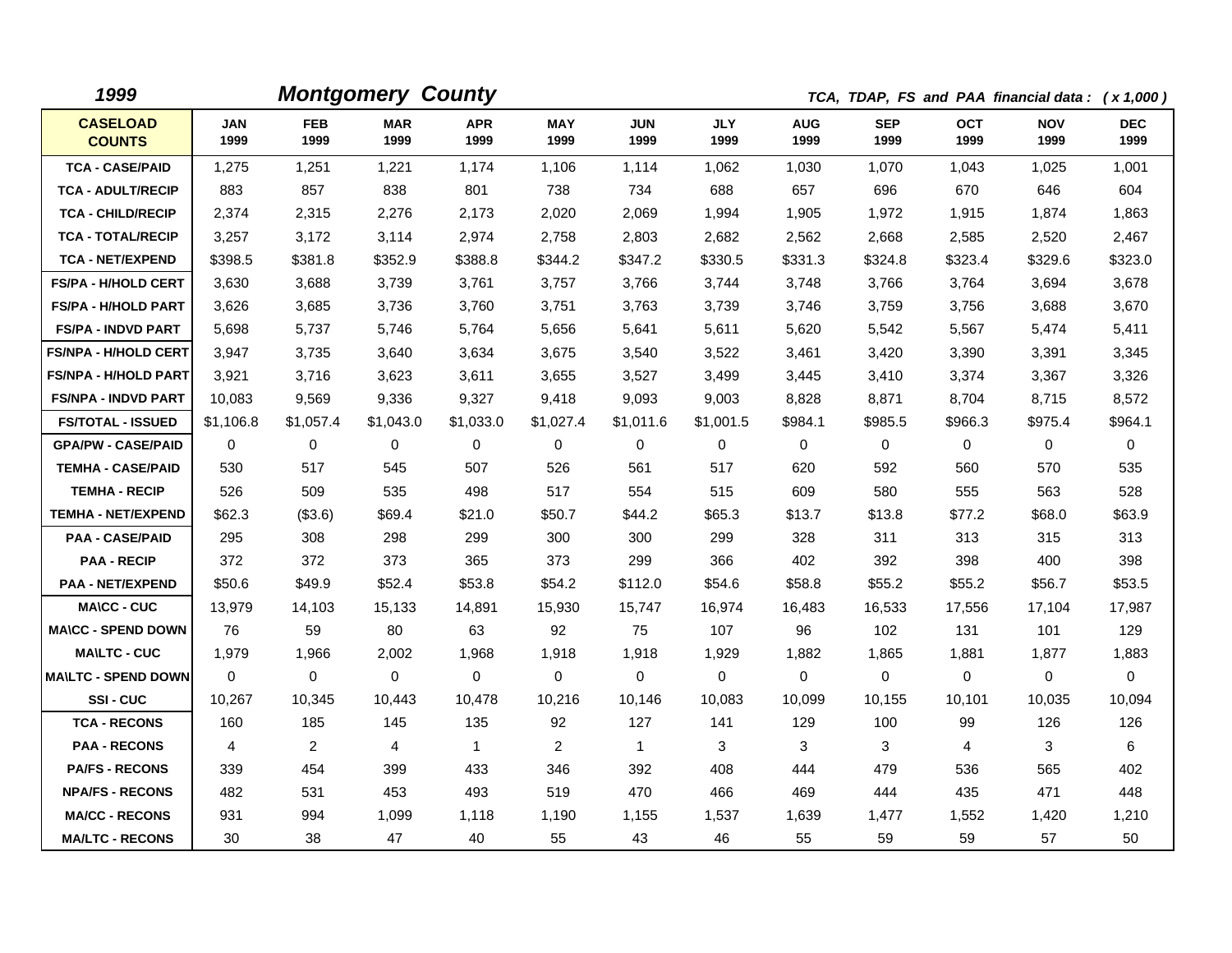| 2000                                   |                    |                    | <b>Montgomery County</b> |                    |                    |                    |                    |                    |                    |                    |                    |                    |
|----------------------------------------|--------------------|--------------------|--------------------------|--------------------|--------------------|--------------------|--------------------|--------------------|--------------------|--------------------|--------------------|--------------------|
| <b>APPLICATIONS</b><br><b>ACTIVITY</b> | <b>JAN</b><br>2000 | <b>FEB</b><br>2000 | <b>MAR</b><br>2000       | <b>APR</b><br>2000 | <b>MAY</b><br>2000 | <b>JUN</b><br>2000 | <b>JLY</b><br>2000 | <b>AUG</b><br>2000 | <b>SEP</b><br>2000 | <b>OCT</b><br>2000 | <b>NOV</b><br>2000 | <b>DEC</b><br>2000 |
| <b>TCA - RECD</b>                      | 231                | 255                | 294                      | 329                | 216                | 256                | 294                | 273                | 335                | 298                | 291                | 263                |
| <b>TCA - APPRVD</b>                    | 88                 | 63                 | 72                       | 82                 | 67                 | 74                 | 80                 | 58                 | 88                 | 81                 | 78                 | 77                 |
| <b>TCA - N/APPRVD</b>                  | 270                | 221                | 267                      | 297                | 216                | 252                | 224                | 252                | 297                | 290                | 264                | 315                |
| <b>TCA - CLOSED</b>                    | 101                | 101                | 91                       | 99                 | 100                | 84                 | 94                 | 109                | 81                 | 87                 | 91                 | 79                 |
| <b>FS/PA - RECD</b>                    | 108                | 105                | 107                      | 144                | 86                 | 95                 | 116                | 98                 | 103                | 112                | 118                | 131                |
| <b>FS/PA - APPRVD</b>                  | 99                 | 94                 | 87                       | 119                | 72                 | 78                 | 98                 | 85                 | 81                 | 114                | 91                 | 131                |
| <b>FS/PA - N/APPRVD</b>                | 53                 | 65                 | 62                       | 57                 | 58                 | 51                 | 48                 | 48                 | 59                 | 55                 | 45                 | 68                 |
| <b>FS/NPA - RECD</b>                   | 578                | 657                | 760                      | 811                | 627                | 671                | 822                | 746                | 877                | 741                | 813                | 728                |
| <b>FS/NPA - APPRVD</b>                 | 387                | 319                | 372                      | 397                | 321                | 333                | 393                | 384                | 412                | 361                | 372                | 402                |
| <b>FS/NPA - N/APPRVD</b>               | 533                | 520                | 542                      | 661                | 499                | 540                | 572                | 531                | 628                | 669                | 610                | 656                |
| <b>TEMHA - RECD</b>                    | 113                | 121                | 152                      | 164                | 138                | 132                | 169                | 145                | 194                | 135                | 163                | 131                |
| <b>TEMHA - APPRVD</b>                  | 60                 | 48                 | 45                       | 51                 | 30                 | 48                 | 48                 | 50                 | 66                 | 57                 | 53                 | 50                 |
| <b>TEMHA - N/APPRVD</b>                | 125                | 135                | 122                      | 155                | 132                | 135                | 145                | 132                | 154                | 137                | 141                | 163                |
| <b>TEMHA - CLOSED</b>                  | 58                 | 78                 | 46                       | 58                 | 65                 | 59                 | 46                 | 42                 | 66                 | 53                 | 51                 | 64                 |
| <b>PAA - RECD</b>                      | 5                  | $\overline{2}$     | 2                        | 6                  | 2                  | 8                  | 4                  | 6                  | 9                  | 4                  | 5                  | $\overline{2}$     |
| <b>PAA - APPRVD</b>                    | 9                  | 9                  | $\overline{c}$           | 17                 | 10                 | 14                 | 6                  | 8                  | 6                  | 12                 | $\overline{7}$     | 9                  |
| <b>PAA - N/APPRVD</b>                  | $\mathbf{1}$       | 0                  | -1                       | 0                  | $\mathbf{1}$       | $\Omega$           | $\Omega$           | 4                  | $\mathbf{1}$       | 0                  | 6                  | $\overline{c}$     |
| <b>PAA - CLOSED</b>                    | $\overline{7}$     | 5                  | 9                        | 10                 | 5                  | 9                  | $\overline{7}$     | 2                  | 9                  | 8                  | 6                  | 4                  |
| <b>MA/CC - RECD</b>                    | 1,707              | 1,777              | 2,052                    | 2,457              | 1,840              | 1,925              | 2,109              | 1,844              | 2,148              | 2,025              | 2,044              | 1,744              |
| <b>MA/CC - APPRVD</b>                  | 1,622              | 1,670              | 1,834                    | 2,120              | 1,717              | 1,617              | 1,606              | 1,473              | 1,666              | 1,843              | 1,762              | 1,575              |
| <b>MA/CC - OTO</b>                     | $\overline{7}$     | 3                  | 3                        | 13                 | 4                  | 6                  | 10                 | 4                  | 9                  | 8                  | 8                  | 13                 |
| <b>MA/CC - N/APPRVD</b>                | 1,291              | 1,317              | 1,480                    | 1,719              | 1,240              | 1,284              | 1,367              | 1,194              | 1,426              | 1,511              | 1,294              | 1,348              |
| <b>MA/LTC - RECD</b>                   | 77                 | 68                 | 77                       | 99                 | 82                 | 83                 | 97                 | 73                 | 99                 | 72                 | 71                 | 59                 |
| <b>MA/LTC - APPRVD</b>                 | 69                 | 68                 | 92                       | 100                | 84                 | 92                 | 73                 | 89                 | 75                 | 60                 | 104                | 81                 |
| <b>MA/LTC - OTO</b>                    | $\mathbf 0$        | $\mathbf 0$        | $\mathbf 0$              | 0                  | 0                  | $\mathbf 0$        | $\mathbf 0$        | 0                  | $\mathbf 0$        | 0                  | 0                  | 0                  |
| <b>MA/LTC - N/APPRVD</b>               | 77                 | 84                 | 99                       | 117                | 119                | 100                | 139                | 122                | 126                | 94                 | 103                | 95                 |
| <b>SSI-RECD</b>                        | 74                 | 72                 | 106                      | 116                | 82                 | 87                 | 131                | 94                 | 92                 | 85                 | 58                 | 49                 |
| <b>SSI-APPRVD</b>                      | 107                | 122                | 136                      | 142                | 138                | 153                | 151                | 156                | 156                | 145                | 112                | 95                 |
| SSI-OTO                                | 0                  | 1                  | $\overline{1}$           | 4                  | $\overline{2}$     | 0                  | 3                  | 0                  | $\mathbf{1}$       | $\Omega$           | 0                  | 0                  |
| <b>SSI-N/APPRVD</b>                    | 44                 | 51                 | 64                       | 60                 | 68                 | 58                 | 68                 | 82                 | 60                 | 58                 | 45                 | 34                 |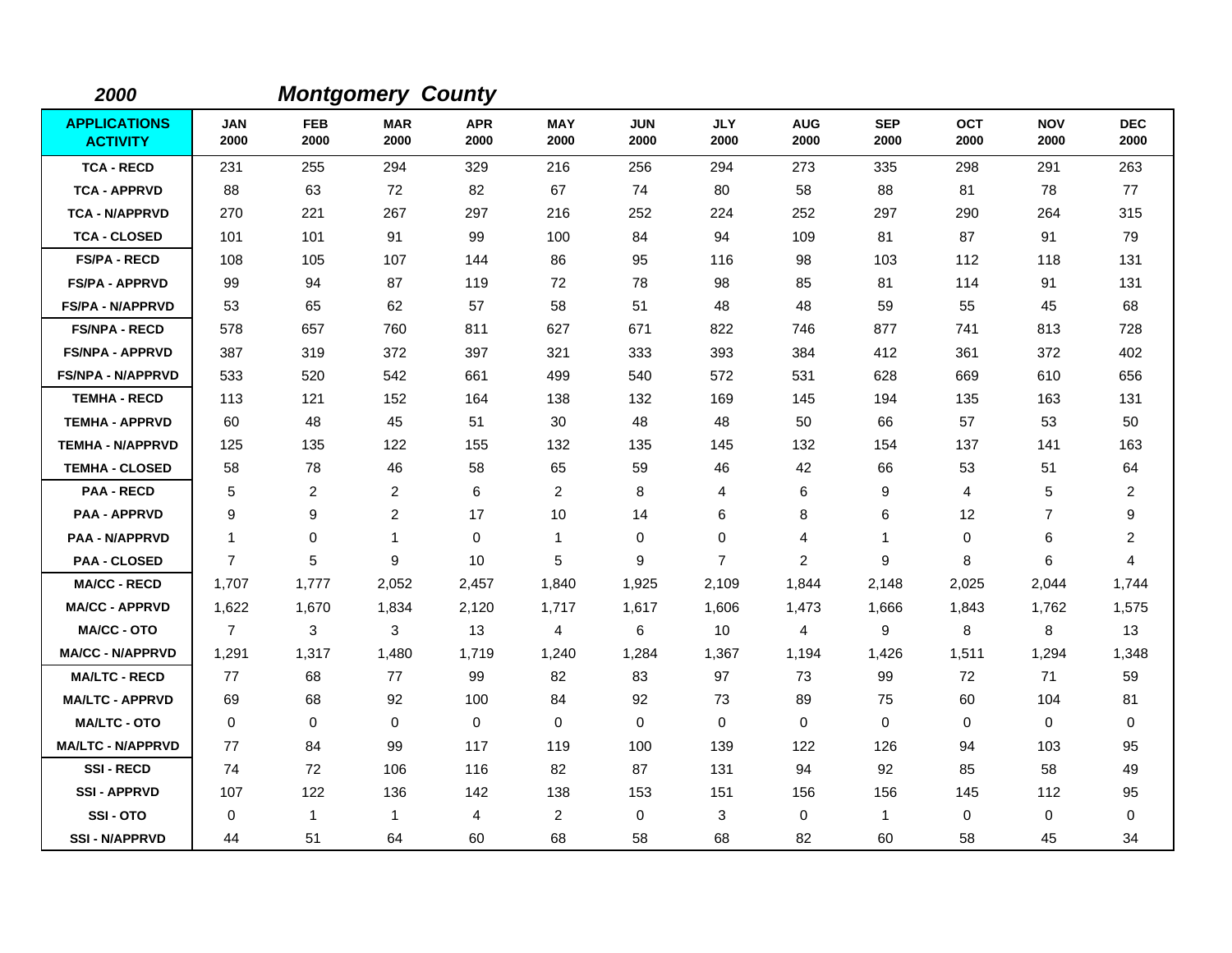| 2000                             |                    |                    | <b>Montgomery County</b> |                    |                    |                    |                    |                    |                    |                    | TCA, TDAP, FS and PAA financial data: (x 1,000) |                    |
|----------------------------------|--------------------|--------------------|--------------------------|--------------------|--------------------|--------------------|--------------------|--------------------|--------------------|--------------------|-------------------------------------------------|--------------------|
| <b>CASELOAD</b><br><b>COUNTS</b> | <b>JAN</b><br>2000 | <b>FEB</b><br>2000 | <b>MAR</b><br>2000       | <b>APR</b><br>2000 | <b>MAY</b><br>2000 | <b>JUN</b><br>2000 | <b>JLY</b><br>2000 | <b>AUG</b><br>2000 | <b>SEP</b><br>2000 | <b>OCT</b><br>2000 | <b>NOV</b><br>2000                              | <b>DEC</b><br>2000 |
| <b>TCA - CASE/PAID</b>           | 1,815              | 966                | 963                      | 955                | 898                | 929                | 913                | 867                | 915                | 899                | 897                                             | 911                |
| <b>TCA - ADULT/RECIP</b>         | 586                | 575                | 553                      | 568                | 507                | 532                | 521                | 472                | 529                | 523                | 523                                             | 542                |
| <b>TCA - CHILD/RECIP</b>         | 1,815              | 1,773              | 1,774                    | 1,723              | 1,627              | 1,667              | 1,641              | 1,585              | 1,695              | 1,658              | 1,631                                           | 1,719              |
| <b>TCA - TOTAL/RECIP</b>         | 2,401              | 2,348              | 2,327                    | 2,291              | 2,134              | 2,199              | 2,162              | 2,057              | 2,224              | 2,181              | 2,154                                           | 2,261              |
| <b>TCA - NET/EXPEND</b>          | \$306.5            | \$300.8            | \$304.5                  | \$306.8            | \$265.1            | \$275.0            | \$253.4            | \$281.8            | \$291.6            | \$286.5            | \$293.5                                         | \$312.9            |
| <b>FS/PA - H/HOLD CERT</b>       | 3,703              | 3,670              | 3,642                    | 3,667              | 3,653              | 3,652              | 3,638              | 3,626              | 3,595              | 3,622              | 3,656                                           | 3,627              |
| <b>FS/PA - H/HOLD PART</b>       | 3,694              | 3,660              | 3,636                    | 3,657              | 3,643              | 3,647              | 3,630              | 3,620              | 3,590              | 3,612              | 3,645                                           | 3,617              |
| <b>FS/PA - INDVD PART</b>        | 5,397              | 5,297              | 5,252                    | 5,290              | 5,284              | 5,223              | 5,214              | 5,231              | 5,153              | 5,200              | 5,260                                           | 5,195              |
| <b>FS/NPA - H/HOLD CERT</b>      | 3,314              | 3,232              | 3,175                    | 3,204              | 3,138              | 3,129              | 3,098              | 3,071              | 3,125              | 3,031              | 2,958                                           | 2,913              |
| <b>FS/NPA - H/HOLD PART</b>      | 3,298              | 3,213              | 3,152                    | 3,186              | 3,117              | 3,108              | 3,080              | 3,054              | 3,102              | 3,008              | 2,937                                           | 2,892              |
| <b>FS/NPA - INDVD PART</b>       | 8,517              | 8,279              | 8,109                    | 8,166              | 7,988              | 8,022              | 7,894              | 7,800              | 7,904              | 7,606              | 7,484                                           | 7,345              |
| <b>FS/TOTAL - ISSUED</b>         | \$956.4            | \$911.1            | \$902.3                  | \$906.8            | \$894.9            | \$883.0            | \$869.9            | \$863.5            | \$867.4            | \$852.1            | \$871.2                                         | \$849.0            |
| <b>GPA/PW - CASE/PAID</b>        | $\mathbf{0}$       | 0                  | 0                        | $\mathbf 0$        | 0                  | $\mathbf 0$        | 0                  | $\mathbf 0$        | $\mathbf{0}$       | $\mathbf 0$        | $\mathbf 0$                                     | 0                  |
| <b>TEMHA - CASE/PAID</b>         | 565                | 536                | 562                      | 539                | 515                | 511                | 456                | 572                | 571                | 550                | 561                                             | 548                |
| <b>TEMHA - RECIP</b>             | 561                | 531                | 551                      | 517                | 506                | 504                | 456                | 562                | 567                | 548                | 554                                             | 543                |
| <b>TEMHA - NET/EXPEND</b>        | \$43.0             | \$38.0             | \$12.5                   | \$95.3             | \$11.9             | \$93.9             | \$26.4             | \$67.2             | \$56.7             | \$58.9             | \$36.6                                          | \$81.3             |
| <b>PAA - CASE/PAID</b>           | 317                | 325                | 311                      | 328                | 330                | 336                | 418                | 433                | 403                | 411                | 434                                             | 451                |
| <b>PAA - RECIP</b>               | 405                | 412                | 395                      | 414                | 408                | 421                | 324                | 338                | 339                | 346                | 347                                             | 353                |
| <b>PAA - NET/EXPEND</b>          | \$58.0             | \$54.1             | \$57.0                   | \$57.7             | \$57.7             | \$58.3             | \$57.7             | \$60.9             | \$56.3             | \$59.9             | \$56.6                                          | \$57.8             |
| <b>MA\CC - CUC</b>               | 17,399             | 17,523             | 18,503                   | 18,279             | 19,365             | 18,568             | 19,467             | 18,578             | 18,618             | 19,683             | 19,112                                          | 19,987             |
| <b>MA\CC - SPEND DOWN</b>        | 81                 | 81                 | 103                      | 85                 | 111                | 85                 | 110                | 75                 | 77                 | 109                | 83                                              | 104                |
| <b>MA\LTC - CUC</b>              | 1,856              | 1,870              | 1,897                    | 1,872              | 1,895              | 1,889              | 1,909              | 1,894              | 1,901              | 1,920              | 1,957                                           | 2,005              |
| <b>MA\LTC - SPEND DOWN</b>       | $\mathbf 0$        | $\mathbf 0$        | $\mathbf 0$              | $\mathbf 0$        | 0                  | $\mathbf 0$        | 0                  | $\mathbf 0$        | 0                  | $\mathbf 0$        | $\mathbf 0$                                     | $\mathbf 0$        |
| SSI-CUC                          | 10,088             | 10,152             | 10,149                   | 9,596              | 9,551              | 9,385              | 9,474              | 9,448              | 9,508              | 9,615              | 9,598                                           | 9,647              |
| <b>TCA - RECONS</b>              | 99                 | 63                 | 69                       | 71                 | 68                 | 50                 | 73                 | 57                 | 76                 | 53                 | 63                                              | 78                 |
| <b>PAA - RECONS</b>              | $\mathbf{1}$       | $\overline{c}$     | 2                        | 3                  | $\overline{2}$     | $\Omega$           | 2                  | 3                  | 3                  | $\mathbf 0$        | 5                                               | 5                  |
| <b>PA/FS - RECONS</b>            | 350                | 319                | 429                      | 451                | 384                | 304                | 377                | 342                | 468                | 498                | 399                                             | 389                |
| <b>NPA/FS - RECONS</b>           | 434                | 396                | 451                      | 469                | 411                | 291                | 389                | 368                | 411                | 386                | 331                                             | 387                |
| <b>MA/CC - RECONS</b>            | 1,235              | 1,428              | 1,646                    | 2,030              | 1,516              | 1,323              | 1,643              | 1,715              | 1,712              | 1,432              | 1,420                                           | 1,448              |
| <b>MA/LTC - RECONS</b>           | 41                 | 42                 | 54                       | 72                 | 39                 | 40                 | 44                 | 44                 | 42                 | 46                 | 50                                              | 38                 |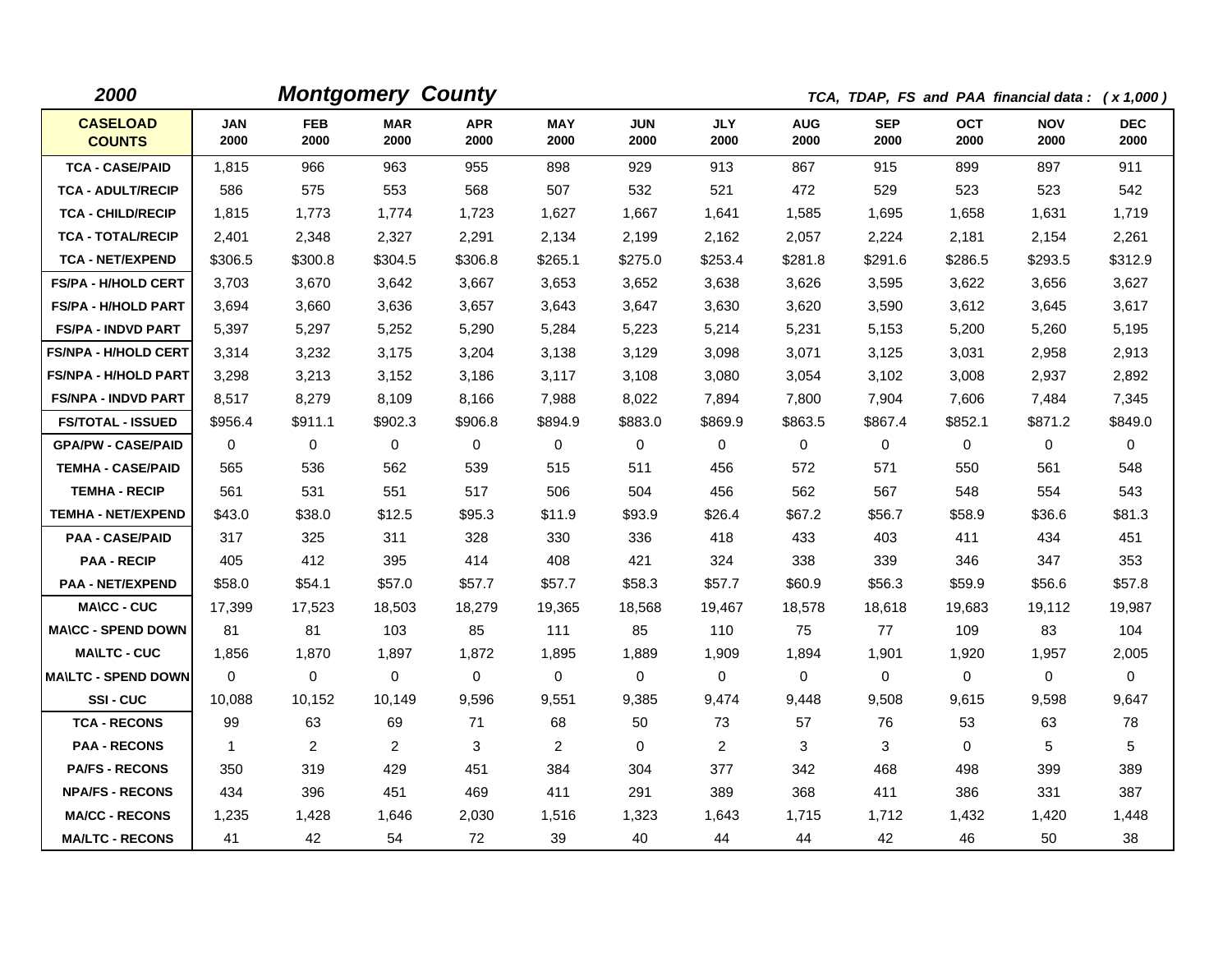| 2001                                   |                    |                    | <b>Montgomery County</b> |                    |                    |                    |                    |                    |                    |                    |                    |                    |
|----------------------------------------|--------------------|--------------------|--------------------------|--------------------|--------------------|--------------------|--------------------|--------------------|--------------------|--------------------|--------------------|--------------------|
| <b>APPLICATIONS</b><br><b>ACTIVITY</b> | <b>JAN</b><br>2001 | <b>FEB</b><br>2001 | <b>MAR</b><br>2001       | <b>APR</b><br>2001 | <b>MAY</b><br>2001 | <b>JUN</b><br>2001 | <b>JLY</b><br>2001 | <b>AUG</b><br>2001 | <b>SEP</b><br>2001 | <b>OCT</b><br>2001 | <b>NOV</b><br>2001 | <b>DEC</b><br>2001 |
| <b>TCA - RECD</b>                      | 234                | 329                | 213                      | 349                | 240                | 287                | 325                | 304                | 308                | 294                | 346                | 302                |
| <b>TCA - APPRVD</b>                    | 83                 | 85                 | 95                       | 86                 | 62                 | 84                 | 79                 | 73                 | 97                 | 78                 | 85                 | 92                 |
| <b>TCA - N/APPRVD</b>                  | 214                | 251                | 226                      | 284                | 239                | 219                | 287                | 280                | 321                | 228                | 281                | 341                |
| <b>TCA - CLOSED</b>                    | 106                | 87                 | 77                       | 86                 | 75                 | 90                 | 91                 | 87                 | 75                 | 72                 | 86                 | 103                |
| <b>FS/PA - RECD</b>                    | 117                | 137                | 124                      | 126                | 101                | 105                | 143                | 117                | 130                | 131                | 184                | 161                |
| <b>FS/PA - APPRVD</b>                  | 149                | 151                | 137                      | 126                | 88                 | 100                | 158                | 112                | 165                | 131                | 212                | 193                |
| <b>FS/PA - N/APPRVD</b>                | 64                 | 58                 | 56                       | 52                 | 48                 | 73                 | 57                 | 57                 | 78                 | 60                 | 89                 | 88                 |
| <b>FS/NPA - RECD</b>                   | 598                | 827                | 593                      | 828                | 721                | 811                | 803                | 902                | 922                | 778                | 1,015              | 903                |
| <b>FS/NPA - APPRVD</b>                 | 336                | 346                | 295                      | 456                | 353                | 419                | 377                | 425                | 448                | 351                | 482                | 462                |
| <b>FS/NPA - N/APPRVD</b>               | 514                | 538                | 558                      | 582                | 502                | 603                | 606                | 627                | 736                | 542                | 741                | 731                |
| <b>TEMHA - RECD</b>                    | 130                | 236                | 140                      | 187                | 133                | 151                | 159                | 183                | 215                | 162                | 201                | 206                |
| <b>TEMHA - APPRVD</b>                  | 56                 | 42                 | 49                       | 60                 | 34                 | 42                 | 48                 | 38                 | 42                 | 46                 | 51                 | 63                 |
| <b>TEMHA - N/APPRVD</b>                | 141                | 145                | 164                      | 208                | 153                | 133                | 150                | 121                | 215                | 147                | 186                | 215                |
| <b>TEMHA - CLOSED</b>                  | 55                 | 48                 | 64                       | 49                 | 58                 | 56                 | 47                 | 82                 | 48                 | 59                 | 50                 | 44                 |
| <b>PAA - RECD</b>                      | 4                  | 4                  | 8                        | 17                 | $\overline{2}$     | $\mathbf{1}$       | $\overline{7}$     | 15                 | 6                  | 5                  | 3                  | 3                  |
| <b>PAA - APPRVD</b>                    | $\overline{7}$     | $\overline{7}$     | 11                       | 28                 | 5                  | 4                  | 5                  | 19                 | 8                  | 4                  | 23                 | 13                 |
| <b>PAA - N/APPRVD</b>                  | 5                  | $\mathbf 0$        | $\overline{2}$           | $\overline{2}$     | 0                  | 1                  | 3                  | 4                  | 5                  | 3                  | 16                 | 4                  |
| <b>PAA - CLOSED</b>                    | $\overline{7}$     | 5                  | 9                        | 5                  | 6                  | 5                  | 6                  | 16                 | $\overline{7}$     | 4                  | 8                  | 8                  |
| <b>MA/CC - RECD</b>                    | 1,593              | 2,068              | 1,612                    | 2,315              | 1,966              | 2,109              | 2,128              | 2,047              | 2,378              | 2,207              | 2,521              | 2,402              |
| <b>MA/CC - APPRVD</b>                  | 1,578              | 1,765              | 1,462                    | 2,006              | 1,490              | 1,783              | 1,753              | 1,602              | 1,858              | 1,568              | 2,117              | 1,801              |
| <b>MA/CC - OTO</b>                     | 5                  | 8                  | 9                        | $\overline{7}$     | 9                  | 14                 | 12                 | 9                  | 12                 | 9                  | $\overline{7}$     | 9                  |
| <b>MA/CC - N/APPRVD</b>                | 1,186              | 1,342              | 1.191                    | 1,501              | 1,321              | 1,439              | 1,385              | 1,281              | 1,621              | 1,195              | 1,652              | 1,715              |
| <b>MA/LTC - RECD</b>                   | 71                 | 75                 | 71                       | 93                 | 109                | 79                 | 117                | 85                 | 98                 | 109                | 87                 | 94                 |
| <b>MA/LTC - APPRVD</b>                 | 49                 | 56                 | 73                       | 118                | 75                 | 78                 | 66                 | 104                | 73                 | 96                 | 92                 | 72                 |
| <b>MA/LTC - OTO</b>                    | $\Omega$           | $\mathbf 0$        | $\mathbf 0$              | 0                  | 0                  | $\mathbf 0$        | $\Omega$           | 0                  | $\mathbf 0$        | $\Omega$           | $\mathbf 0$        | $\mathbf 0$        |
| <b>MA/LTC - N/APPRVD</b>               | 65                 | 79                 | 95                       | 129                | 94                 | 123                | 94                 | 130                | 109                | 117                | 121                | 142                |
| <b>SSI-RECD</b>                        | 58                 | 60                 | 41                       | 76                 | 46                 | 74                 | 100                | 103                | 79                 | 47                 | 57                 | 77                 |
| <b>SSI-APPRVD</b>                      | 91                 | 107                | 79                       | 126                | 100                | 134                | 133                | 179                | 140                | 80                 | 117                | 121                |
| SSI-OTO                                | $\mathbf{1}$       | $\mathbf 0$        | $\mathbf 0$              | 0                  | $\mathbf{1}$       | 3                  | $\mathbf 0$        | 1                  | $\mathbf 0$        | 0                  | 1                  | $\overline{1}$     |
| <b>SSI - N/APPRVD</b>                  | 30                 | 47                 | 27                       | 35                 | 38                 | 50                 | 45                 | 51                 | 42                 | 25                 | 32                 | 54                 |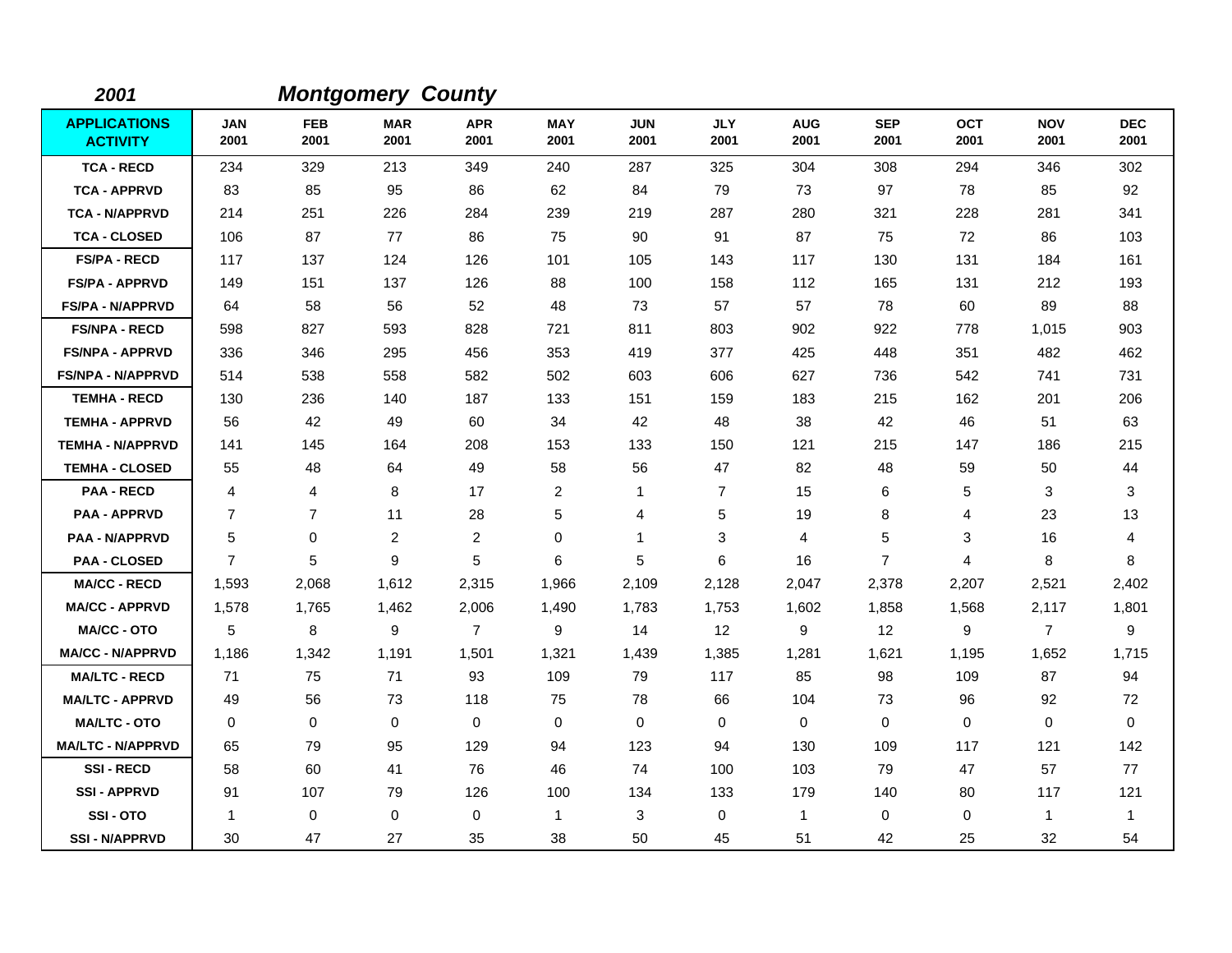| 2001                             |                    |                    | <b>Montgomery County</b> |                    |                    |                    |                    |                    |                    |                    | TCA, TDAP, FS and PAA financial data: (x 1,000) |                    |
|----------------------------------|--------------------|--------------------|--------------------------|--------------------|--------------------|--------------------|--------------------|--------------------|--------------------|--------------------|-------------------------------------------------|--------------------|
| <b>CASELOAD</b><br><b>COUNTS</b> | <b>JAN</b><br>2001 | <b>FEB</b><br>2001 | <b>MAR</b><br>2001       | <b>APR</b><br>2001 | <b>MAY</b><br>2001 | <b>JUN</b><br>2001 | <b>JLY</b><br>2001 | <b>AUG</b><br>2001 | <b>SEP</b><br>2001 | <b>OCT</b><br>2001 | <b>NOV</b><br>2001                              | <b>DEC</b><br>2001 |
| <b>TCA - CASE/PAID</b>           | 893                | 886                | 947                      | 924                | 894                | 938                | 904                | 877                | 938                | 946                | 955                                             | 912                |
| <b>TCA - ADULT/RECIP</b>         | 536                | 515                | 565                      | 571                | 538                | 573                | 563                | 525                | 591                | 596                | 602                                             | 555                |
| <b>TCA - CHILD/RECIP</b>         | 1,666              | 1,628              | 1,774                    | 1,702              | 1,693              | 1,775              | 1,704              | 1,646              | 1,752              | 1,753              | 1,757                                           | 1,679              |
| <b>TCA - TOTAL/RECIP</b>         | 2,202              | 2,143              | 2,339                    | 2,273              | 2,231              | 2,348              | 2,267              | 2,171              | 2,343              | 2,349              | 2,359                                           | 2,234              |
| <b>TCA - NET/EXPEND</b>          | \$288.8            | \$287.8            | \$299.6                  | \$323.8            | \$298.6            | \$304.1            | \$268.9            | \$319.9            | \$328.6            | \$315.7            | \$337.9                                         | \$320.7            |
| <b>FS/PA - H/HOLD CERT</b>       | 3,747              | 3,738              | 3,722                    | 3,633              | 3,636              | 3,656              | 3,789              | 3,794              | 3,828              | 3,840              | 3,871                                           | 3,912              |
| <b>FS/PA - H/HOLD PART</b>       | 3,736              | 3,728              | 3,710                    | 3,624              | 3,625              | 3,644              | 3,774              | 3,786              | 3,817              | 3,826              | 3,858                                           | 3,904              |
| <b>FS/PA - INDVD PART</b>        | 5,476              | 5,467              | 5,422                    | 5,260              | 5,237              | 5,289              | 5,526              | 5,531              | 5,611              | 5,641              | 5,645                                           | 5,725              |
| <b>FS/NPA - H/HOLD CERT</b>      | 2,774              | 2,744              | 2,690                    | 2,875              | 2,862              | 2,909              | 2,838              | 2,885              | 2,972              | 2,949              | 3,084                                           | 3,122              |
| <b>FS/NPA - H/HOLD PART</b>      | 2,759              | 2,731              | 2,670                    | 2,859              | 2,853              | 2,889              | 2,822              | 2,858              | 2,949              | 2,928              | 3,059                                           | 3,098              |
| <b>FS/NPA - INDVD PART</b>       | 7,047              | 6,727              | 6,717                    | 7,156              | 7,234              | 7,349              | 7,204              | 7,218              | 7,494              | 7,487              | 7,899                                           | 7,959              |
| <b>FS/TOTAL - ISSUED</b>         | \$8,544.4          | \$814.3            | \$805.4                  | \$826.4            | \$825.4            | \$835.7            | \$832.4            | \$834.4            | \$867.8            | \$874.0            | \$954.8                                         | \$961.5            |
| <b>GPA/PW - CASE/PAID</b>        | $\mathbf{0}$       | $\mathbf 0$        | $\mathbf 0$              | $\mathbf 0$        | $\mathbf{0}$       | $\mathbf 0$        | 0                  | $\mathbf 0$        | 0                  | $\mathbf 0$        | $\mathbf 0$                                     | 0                  |
| <b>TEMHA - CASE/PAID</b>         | 599                | 548                | 561                      | 576                | 520                | 532                | 490                | 541                | 504                | 513                | 518                                             | 566                |
| <b>TEMHA - RECIP</b>             | 592                | 541                | 550                      | 566                | 511                | 523                | 484                | 529                | 498                | 506                | 509                                             | 557                |
| <b>TEMHA - NET/EXPEND</b>        | \$45.1             | \$49.4             | \$48.7                   | \$48.9             | \$43.4             | \$51.6             | \$57.2             | \$41.1             | \$121.2            | \$93.0             | \$85.8                                          | \$91.7             |
| <b>PAA - CASE/PAID</b>           | 447                | 445                | 452                      | 482                | 470                | 460                | 453                | 477                | 465                | 461                | 519                                             | 507                |
| <b>PAA - RECIP</b>               | 347                | 346                | 350                      | 387                | 377                | 371                | 369                | 389                | 381                | 378                | 435                                             | 424                |
| <b>PAA - NET/EXPEND</b>          | \$62.5             | \$69.7             | \$70.3                   | \$80.2             | \$82.2             | \$82.0             | \$78.2             | \$72.1             | \$74.6             | \$72.1             | \$53.9                                          | \$85.7             |
| <b>MA\CC - CUC</b>               | 19,392             | 19,601             | 20,347                   | 19,994             | 20,745             | 20,246             | 21,207             | 20,516             | 20,676             | 21,608             | 21,314                                          | 22,289             |
| <b>MA\CC - SPEND DOWN</b>        | 73                 | 78                 | 90                       | 76                 | 100                | 76                 | 90                 | 69                 | 74                 | 95                 | 72                                              | 104                |
| <b>MAILTC - CUC</b>              | 1,934              | 1,887              | 1,881                    | 1,882              | 1,902              | 1,892              | 1,915              | 1,892              | 1,896              | 1,931              | 1,947                                           | 1,975              |
| <b>MAILTC - SPEND DOWN</b>       | $\mathbf{0}$       | $\mathbf 0$        | 0                        | $\mathbf 0$        | $\mathbf 0$        | $\mathbf 0$        | 0                  | $\mathbf 0$        | $\mathbf 0$        | $\mathbf 0$        | $\mathbf 0$                                     | $\mathbf 0$        |
| SSI-CUC                          | 9,627              | 9,668              | 9,708                    | 9,729              | 9,793              | 9,836              | 8,852              | 9,977              | 10,057             | 10,003             | 10,053                                          | 10,136             |
| <b>TCA - RECONS</b>              | 67                 | 57                 | 55                       | 81                 | 51                 | 51                 | 54                 | 41                 | 64                 | 38                 | 45                                              | 64                 |
| <b>PAA - RECONS</b>              | $\mathbf{0}$       | 3                  | 3                        | 4                  | $\mathbf{1}$       | $\Omega$           | 4                  | 3                  | $\Omega$           | $\mathbf 0$        | 4                                               | 3                  |
| <b>PA/FS - RECONS</b>            | 336                | 344                | 382                      | 494                | 333                | 400                | 473                | 386                | 499                | 418                | 466                                             | 414                |
| <b>NPA/FS - RECONS</b>           | 333                | 313                | 277                      | 438                | 333                | 408                | 433                | 398                | 409                | 316                | 436                                             | 355                |
| <b>MA/CC - RECONS</b>            | 1.307              | 1,509              | 1.485                    | 1,765              | 1,711              | 1.822              | 1,800              | 1,845              | 2,092              | 1,643              | 1,664                                           | 1,601              |
| <b>MA/LTC - RECONS</b>           | 34                 | 47                 | 49                       | 57                 | 52                 | 57                 | 44                 | 57                 | 58                 | 46                 | 45                                              | 42                 |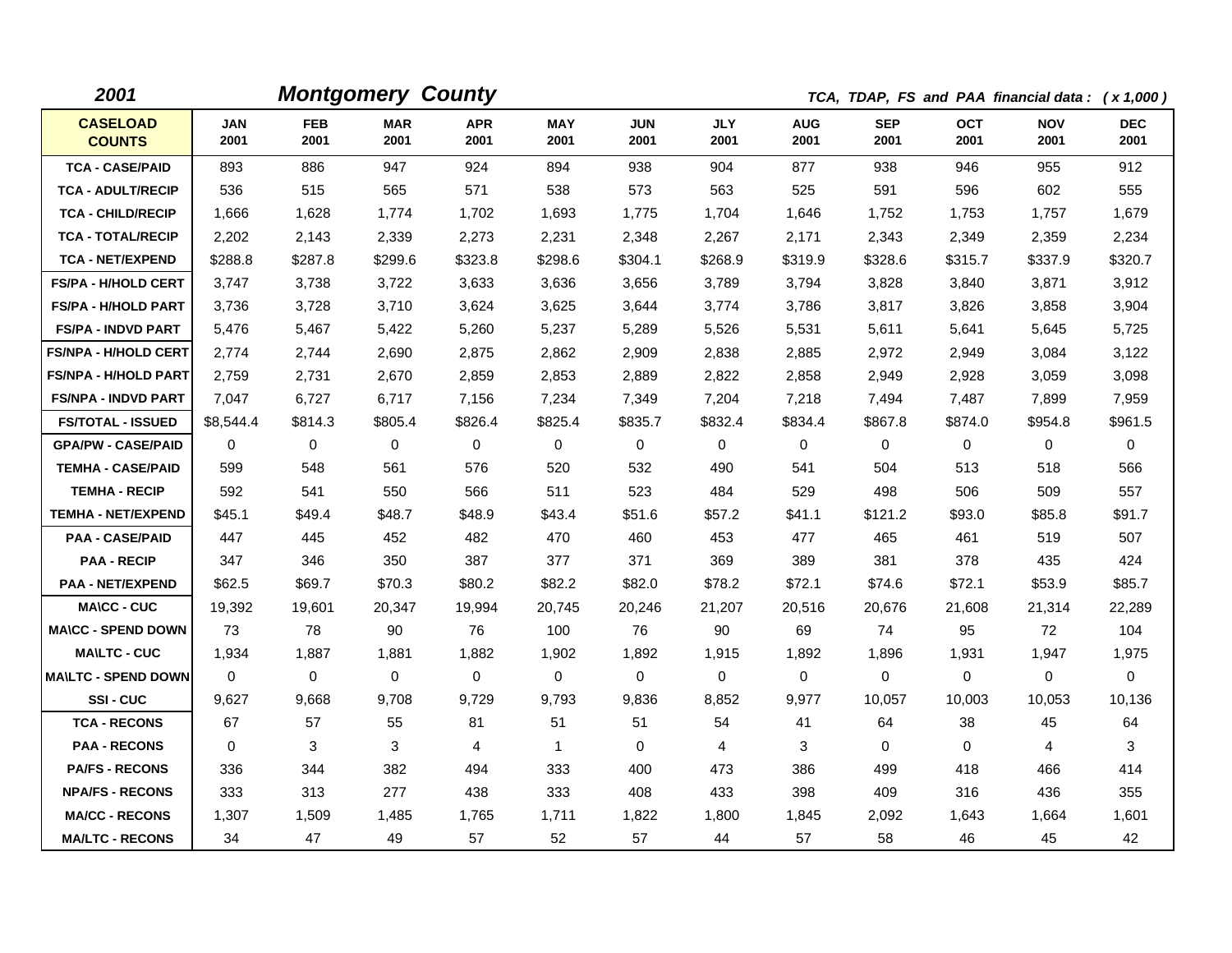| 2002                                   |                    |                    | <b>Montgomery County</b> |                    |                    |                    |                    |                    |                    |                    |                    |                    |
|----------------------------------------|--------------------|--------------------|--------------------------|--------------------|--------------------|--------------------|--------------------|--------------------|--------------------|--------------------|--------------------|--------------------|
| <b>APPLICATIONS</b><br><b>ACTIVITY</b> | <b>JAN</b><br>2002 | <b>FEB</b><br>2002 | <b>MAR</b><br>2002       | <b>APR</b><br>2002 | <b>MAY</b><br>2002 | <b>JUN</b><br>2002 | <b>JLY</b><br>2002 | <b>AUG</b><br>2002 | <b>SEP</b><br>2002 | <b>OCT</b><br>2002 | <b>NOV</b><br>2002 | <b>DEC</b><br>2002 |
| <b>TCA - RECD</b>                      | 274                | 343                | 241                      | 300                | 233                | 287                | 285                | 349                | 381                | 358                | 337                | 308                |
| <b>TCA - APPRVD</b>                    | 72                 | 79                 | 81                       | 99                 | 84                 | 80                 | 59                 | 64                 | 69                 | 78                 | 101                | 92                 |
| <b>TCA - N/APPRVD</b>                  | 233                | 253                | 286                      | 303                | 240                | 244                | 209                | 276                | 345                | 321                | 385                | 287                |
| <b>TCA - CLOSED</b>                    | 99                 | 91                 | 67                       | 110                | 100                | 104                | 110                | 89                 | 106                | 86                 | 94                 | 102                |
| <b>FS/PA - RECD</b>                    | 136                | 187                | 158                      | 148                | 142                | 138                | 141                | 164                | 145                | 155                | 202                | 163                |
| <b>FS/PA - APPRVD</b>                  | 161                | 179                | 181                      | 198                | 191                | 166                | 146                | 184                | 172                | 175                | 227                | 183                |
| <b>FS/PA - N/APPRVD</b>                | 58                 | 63                 | 70                       | 69                 | 51                 | 51                 | 46                 | 47                 | 77                 | 52                 | 69                 | 46                 |
| <b>FS/NPA - RECD</b>                   | 767                | 951                | 701                      | 858                | 801                | 855                | 740                | 1,000              | 1,014              | 943                | 997                | 864                |
| <b>FS/NPA - APPRVD</b>                 | 396                | 469                | 327                      | 493                | 403                | 447                | 351                | 496                | 559                | 461                | 564                | 506                |
| <b>FS/NPA - N/APPRVD</b>               | 575                | 603                | 571                      | 655                | 565                | 590                | 461                | 601                | 720                | 589                | 710                | 570                |
| <b>TEMHA - RECD</b>                    | 164                | 245                | 158                      | 219                | 215                | 203                | 212                | 238                | 206                | 177                | 233                | 178                |
| <b>TEMHA - APPRVD</b>                  | 53                 | 76                 | 56                       | 63                 | 56                 | 67                 | 54                 | 65                 | 63                 | 62                 | 48                 | 39                 |
| <b>TEMHA - N/APPRVD</b>                | 183                | 199                | 177                      | 199                | 184                | 201                | 150                | 204                | 225                | 164                | 208                | 198                |
| <b>TEMHA - CLOSED</b>                  | 46                 | 50                 | 49                       | 55                 | 65                 | 73                 | 58                 | 46                 | 55                 | 57                 | 48                 | 49                 |
| <b>PAA - RECD</b>                      | $\overline{7}$     | 6                  | 4                        | $\overline{7}$     | $\overline{7}$     | 2                  | 9                  | 9                  | 6                  | 4                  | 6                  | 5                  |
| <b>PAA - APPRVD</b>                    | 5                  | 10                 | 6                        | 10                 | 10                 | 3                  | 9                  | 19                 | 9                  | 8                  | $\overline{7}$     | $\overline{7}$     |
| <b>PAA - N/APPRVD</b>                  | 2                  | 3                  | $\Omega$                 | 1                  | 0                  | 1                  | $\Omega$           | $\mathbf{1}$       | $\Omega$           | 1                  | 3                  | 0                  |
| <b>PAA - CLOSED</b>                    | 9                  | $\overline{7}$     | 11                       | $\overline{7}$     | 14                 | 5                  | 11                 | 9                  | 10                 | 12                 | $12 \overline{ }$  | 25                 |
| <b>MA/CC - RECD</b>                    | 1,884              | 2,565              | 2,008                    | 2,264              | 2,230              | 2,311              | 1,978              | 2,380              | 2,637              | 2,331              | 2,652              | 2,327              |
| <b>MA/CC - APPRVD</b>                  | 1,435              | 1,872              | 1,708                    | 1,864              | 1,646              | 1,875              | 1,430              | 1,770              | 2,029              | 1,729              | 2,137              | 1,775              |
| <b>MA/CC - OTO</b>                     | 4                  | 9                  | $\overline{7}$           | 10                 | $\overline{7}$     | $\overline{2}$     | 4                  | 10                 | $\overline{7}$     | 4                  | 12                 | 8                  |
| <b>MA/CC - N/APPRVD</b>                | 1,176              | 1,431              | 1,456                    | 1,548              | 1,316              | 1,505              | 1,207              | 1,491              | 1,883              | 1,544              | 1,764              | 1,475              |
| <b>MA/LTC - RECD</b>                   | 97                 | 103                | 97                       | 114                | 97                 | 105                | 107                | 95                 | 90                 | 81                 | 71                 | 92                 |
| <b>MA/LTC - APPRVD</b>                 | 77                 | 98                 | 98                       | 145                | 114                | 91                 | 95                 | 69                 | 103                | 80                 | 87                 | 90                 |
| <b>MA/LTC - OTO</b>                    | 0                  | 0                  | $\mathbf 0$              | $\mathbf 0$        | $\mathbf 0$        | 0                  | $\mathbf 0$        | 0                  | $\mathbf 0$        | 0                  | $\mathbf 0$        | 0                  |
| <b>MA/LTC - N/APPRVD</b>               | 94                 | 154                | 115                      | 192                | 115                | 143                | 107                | 130                | 125                | 118                | 114                | 106                |
| <b>SSI-RECD</b>                        | 58                 | 60                 | 59                       | 84                 | 79                 | 72                 | 78                 | 82                 | 84                 | 59                 | 96                 | 54                 |
| <b>SSI-APPRVD</b>                      | 83                 | 91                 | 101                      | 137                | 127                | 118                | 98                 | 104                | 117                | 104                | 150                | 92                 |
| SSI-OTO                                | $\Omega$           | $\mathbf{1}$       | $\Omega$                 | 1                  | 0                  | $\mathbf{1}$       | $\Omega$           | 0                  | 0                  | $\mathbf 1$        | $\mathbf{1}$       | 1                  |
| <b>SSI-N/APPRVD</b>                    | 40                 | 36                 | 43                       | 60                 | 41                 | 41                 | 41                 | 40                 | 48                 | 38                 | 40                 | 19                 |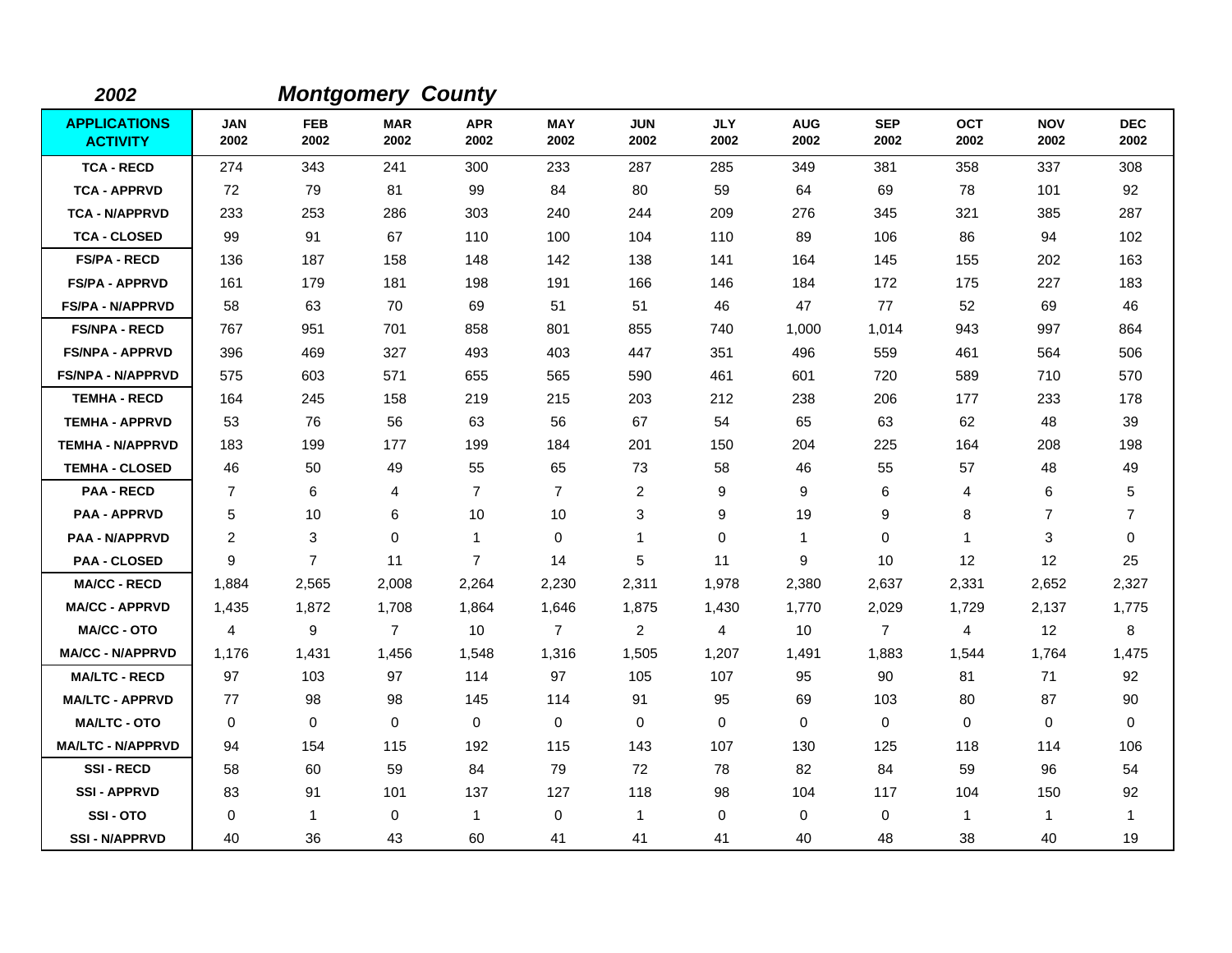| 2002                             |                    |                    | <b>Montgomery County</b> |                    |                    |                    |                    |                    | TCA, TDAP, FS and PAA financial data: (x 1,000) |                    |                    |                    |
|----------------------------------|--------------------|--------------------|--------------------------|--------------------|--------------------|--------------------|--------------------|--------------------|-------------------------------------------------|--------------------|--------------------|--------------------|
| <b>CASELOAD</b><br><b>COUNTS</b> | <b>JAN</b><br>2002 | <b>FEB</b><br>2002 | <b>MAR</b><br>2002       | <b>APR</b><br>2002 | <b>MAY</b><br>2002 | <b>JUN</b><br>2002 | <b>JLY</b><br>2002 | <b>AUG</b><br>2002 | <b>SEP</b><br>2002                              | <b>OCT</b><br>2002 | <b>NOV</b><br>2002 | <b>DEC</b><br>2002 |
| <b>TCA - CASE/PAID</b>           | 922                | 913                | 963                      | 981                | 962                | 939                | 894                | 864                | 863                                             | 883                | 948                | 929                |
| <b>TCA - ADULT/RECIP</b>         | 569                | 581                | 607                      | 634                | 613                | 582                | 562                | 521                | 513                                             | 533                | 605                | 591                |
| <b>TCA - CHILD/RECIP</b>         | 1,732              | 1,676              | 1,759                    | 1,768              | 1,740              | 1,695              | 1,617              | 1,579              | 1,587                                           | 1,664              | 1,732              | 1,717              |
| <b>TCA - TOTAL/RECIP</b>         | 2,301              | 2,257              | 2,366                    | 2,402              | 2,353              | 2,277              | 2,179              | 2,100              | 2,100                                           | 2,197              | 2,337              | 2,308              |
| <b>TCA - NET/EXPEND</b>          | \$358.1            | \$334.3            | \$345.9                  | \$382.7            | \$331.0            | \$310.6            | \$279.2            | \$363.6            | \$311.8                                         | \$310.3            | \$332.4            | \$328.6            |
| <b>FS/PA - H/HOLD CERT</b>       | 3,912              | 3,916              | 3,954                    | 3,995              | 4,009              | 4,009              | 4,003              | 4,011              | 4.010                                           | 4.043              | 4,081              | 4,097              |
| <b>FS/PA - H/HOLD PART</b>       | 3,901              | 3,908              | 3,939                    | 3,982              | 3,997              | 3,997              | 3,991              | 4,006              | 4,001                                           | 4,033              | 4,073              | 4,087              |
| <b>FS/PA - INDVD PART</b>        | 5,715              | 5,686              | 5,707                    | 5,788              | 5,828              | 5,784              | 5,737              | 5,712              | 5,683                                           | 5,747              | 5,841              | 5,857              |
| <b>FS/NPA - H/HOLD CERT</b>      | 3,168              | 3.265              | 3,258                    | 3,450              | 3,421              | 3,462              | 3,445              | 3,502              | 3,693                                           | 3,734              | 3,892              | 3,957              |
| <b>FS/NPA - H/HOLD PART</b>      | 3,149              | 3,245              | 3,242                    | 3,415              | 3,401              | 3,439              | 3,427              | 3,482              | 3,661                                           | 3,709              | 3,865              | 3,939              |
| <b>FS/NPA - INDVD PART</b>       | 8,118              | 8,374              | 8,391                    | 8,782              | 8,747              | 8,888              | 8,862              | 9,093              | 9,608                                           | 9,813              | 10,207             | 10,427             |
| <b>FS/TOTAL - ISSUED</b>         | \$972.6            | \$965.3            | \$978.6                  | \$1,015.9          | \$1,026.1          | \$1,026.1          | \$1,014.5          | \$1,034.9          | \$1,066.4                                       | \$1,082.8          | \$1,183.5          | \$1,199.5          |
| <b>GPA/PW - CASE/PAID</b>        | $\Omega$           | $\Omega$           | $\Omega$                 | $\Omega$           | 0                  | $\Omega$           | 0                  | 0                  | $\Omega$                                        | 0                  | $\mathbf{0}$       | 0                  |
| <b>TEMHA - CASE/PAID</b>         | 544                | 601                | 590                      | 626                | 600                | 613                | 548                | 695                | 640                                             | 642                | 623                | 613                |
| <b>TEMHA - RECIP</b>             | 542                | 598                | 583                      | 621                | 584                | 603                | 546                | 679                | 630                                             | 634                | 621                | 608                |
| <b>TEMHA - NET/EXPEND</b>        | \$101.7            | \$83.8             | \$57.0                   | \$70.7             | \$44.4             | \$133.8            | \$109.3            | (\$5.4)            | \$144.5                                         | \$121.0            | \$88.3             | \$63.8             |
| <b>PAA - CASE/PAID</b>           | 475                | 474                | 470                      | 468                | 464                | 388                | 382                | 402                | 467                                             | 456                | 449                | 427                |
| <b>PAA - RECIP</b>               | 391                | 397                | 395                      | 392                | 390                | 464                | 456                | 476                | 399                                             | 390                | 385                | 373                |
| <b>PAA - NET/EXPEND</b>          | \$68.5             | \$68.7             | \$70.7                   | \$70.4             | \$70.8             | \$68.1             | \$67.0             | \$71.0             | \$68.4                                          | \$66.7             | \$61.7             | \$68.8             |
| <b>MA\CC - CUC</b>               | 21,340             | 21,621             | 22,556                   | 21,955             | 22,899             | 22,443             | 23,245             | 22,616             | 22,998                                          | 23,927             | 23,458             | 24,518             |
| <b>MA\CC - SPEND DOWN</b>        | 85                 | 78                 | 103                      | 82                 | 117                | 96                 | 114                | 71                 | 88                                              | 118                | 73                 | 102                |
| <b>MA\LTC - CUC</b>              | 1,956              | 1,954              | 1,982                    | 1,993              | 2,008              | 1,971              | 1,999              | 1,987              | 2,017                                           | 1,982              | 1,934              | 1,968              |
| <b>MA\LTC - SPEND DOWN</b>       | $\mathbf{0}$       | $\mathbf 0$        | 0                        | $\mathbf 0$        | 0                  | $\mathbf 0$        | 0                  | $\mathbf 0$        | $\mathbf 0$                                     | $\mathbf 0$        | 0                  | $\mathbf 0$        |
| <b>SSI-CUC</b>                   | 10,221             | 10,152             | 10,217                   | 10,216             | 10,303             | 10,348             | 10,357             | 10,254             | 10,231                                          | 10,264             | 10,316             | 10,368             |
| <b>TCA - RECONS</b>              | 47                 | 48                 | 38                       | 51                 | 46                 | 66                 | 41                 | 35                 | 51                                              | 58                 | 59                 | 51                 |
| <b>PAA - RECONS</b>              | $\overline{2}$     | 5                  | 4                        | $\Omega$           | $\Omega$           | $\mathbf 1$        | 3                  | $\mathbf{1}$       | $\Omega$                                        | $\mathbf{1}$       | 4                  | $\Omega$           |
| <b>PA/FS - RECONS</b>            | 333                | 374                | 355                      | 432                | 373                | 417                | 348                | 357                | 453                                             | 398                | 497                | 379                |
| <b>NPA/FS - RECONS</b>           | 333                | 349                | 259                      | 383                | 376                | 383                | 313                | 327                | 323                                             | 323                | 452                | 382                |
| <b>MA/CC - RECONS</b>            | 1,566              | 1,972              | 1,562                    | 2,230              | 1,784              | 2,045              | 1,820              | 2,203              | 2,349                                           | 2,007              | 2,200              | 1,815              |
| <b>MA/LTC - RECONS</b>           | 55                 | 59                 | 60                       | 71                 | 49                 | 61                 | 47                 | 66                 | 57                                              | 53                 | 52                 | 47                 |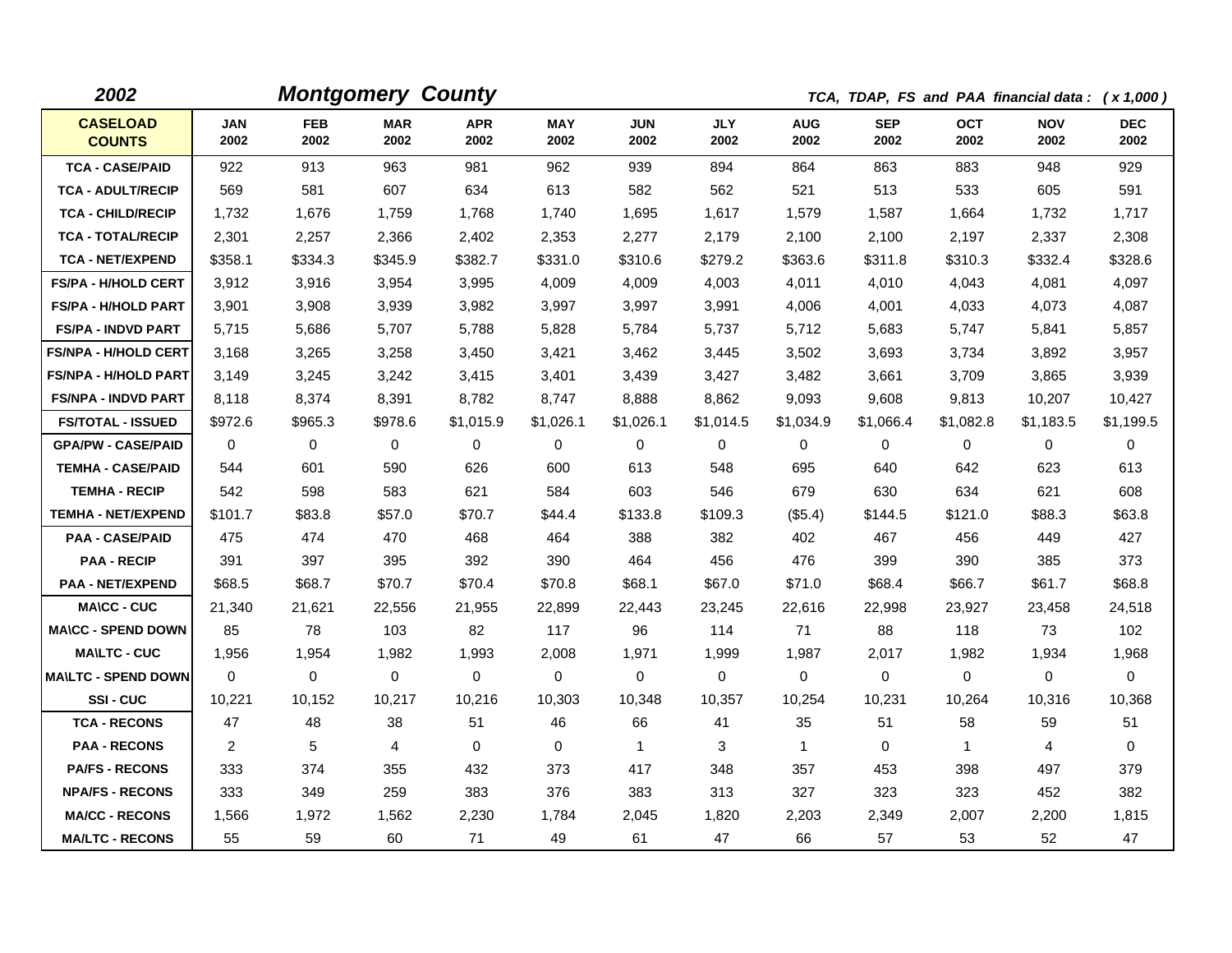| 2003                                   |                    |                    | <b>Montgomery County</b> |                    |                    |                    |                    |                    |                    |                    |                    |                    |
|----------------------------------------|--------------------|--------------------|--------------------------|--------------------|--------------------|--------------------|--------------------|--------------------|--------------------|--------------------|--------------------|--------------------|
| <b>APPLICATIONS</b><br><b>ACTIVITY</b> | <b>JAN</b><br>2003 | <b>FEB</b><br>2003 | <b>MAR</b><br>2003       | <b>APR</b><br>2003 | <b>MAY</b><br>2003 | <b>JUN</b><br>2003 | <b>JLY</b><br>2003 | <b>AUG</b><br>2003 | <b>SEP</b><br>2003 | <b>OCT</b><br>2003 | <b>NOV</b><br>2003 | <b>DEC</b><br>2003 |
| <b>TCA - RECD</b>                      | 290                | 370                | 217                      | 342                | 299                | 314                | 333                | 383                | 703                | 342                | 419                | 329                |
| <b>TCA - APPRVD</b>                    | 77                 | 83                 | 70                       | 88                 | 99                 | 78                 | 78                 | 106                | 99                 | 93                 | 115                | 80                 |
| <b>TCA - N/APPRVD</b>                  | 277                | 299                | 270                      | 260                | 318                | 307                | 260                | 316                | 301                | 350                | 414                | 290                |
| <b>TCA - CLOSED</b>                    | 96                 | 87                 | 80                       | 72                 | 77                 | 95                 | 103                | 87                 | 115                | 76                 | 103                | 148                |
| <b>FS/PA - RECD</b>                    | 127                | 143                | 126                      | 153                | 134                | 125                | 122                | 150                | 139                | 111                | 180                | 136                |
| <b>FS/PA - APPRVD</b>                  | 180                | 164                | 141                      | 164                | 163                | 158                | 139                | 177                | 141                | 129                | 207                | 152                |
| FS/PA - N/APPRVD                       | 58                 | 59                 | 50                       | 45                 | 55                 | 48                 | 46                 | 45                 | 45                 | 48                 | 65                 | 47                 |
| <b>FS/NPA - RECD</b>                   | 800                | 1,077              | 739                      | 1,049              | 962                | 997                | 949                | 1,080              | 1,062              | 1,018              | 1,370              | 998                |
| <b>FS/NPA - APPRVD</b>                 | 473                | 558                | 435                      | 532                | 550                | 643                | 582                | 602                | 575                | 577                | 799                | 673                |
| <b>FS/NPA - N/APPRVD</b>               | 588                | 597                | 536                      | 583                | 683                | 599                | 495                | 620                | 603                | 630                | 836                | 595                |
| <b>TEMHA - RECD</b>                    | 174                | 270                | 194                      | 262                | 230                | 235                | 212                | 261                | 246                | 199                | 266                | 209                |
| <b>TEMHA - APPRVD</b>                  | 43                 | 52                 | 53                       | 62                 | 74                 | 75                 | 72                 | 81                 | 65                 | 58                 | 81                 | 56                 |
| <b>TEMHA - N/APPRVD</b>                | 171                | 215                | 206                      | 219                | 257                | 224                | 180                | 215                | 205                | 215                | 208                | 180                |
| <b>TEMHA - CLOSED</b>                  | 59                 | 55                 | 55                       | 64                 | 67                 | 82                 | 71                 | 60                 | 70                 | 56                 | 63                 | 80                 |
| <b>PAA - RECD</b>                      | 6                  | $\overline{7}$     | 6                        | 6                  | 13                 | 6                  | 9                  | 8                  | 5                  | 9                  | $\overline{2}$     | 5                  |
| <b>PAA - APPRVD</b>                    | 12                 | 12                 | 9                        | 8                  | 14                 | 8                  | 10                 | 11                 | 8                  | $12 \overline{ }$  | 6                  | $\overline{7}$     |
| <b>PAA - N/APPRVD</b>                  | 0                  | $\mathbf{1}$       | $\mathbf 0$              | 3                  | 3                  | $\mathbf 0$        | $\mathbf 0$        | 2                  | $\mathbf{1}$       | $\mathbf{1}$       | 0                  | 0                  |
| <b>PAA - CLOSED</b>                    | 10                 | 4                  | 13                       | 5                  | $\overline{7}$     | 8                  | $\overline{7}$     | $\overline{7}$     | 5                  | 8                  | 9                  | 6                  |
| <b>MA/CC - RECD</b>                    | 2,144              | 2,536              | 2,092                    | 2,345              | 2,280              | 2,487              | 2,183              | 2,548              | 2,462              | 2,372              | 2,874              | 2,343              |
| <b>MA/CC - APPRVD</b>                  | 1,547              | 2,060              | 1,601                    | 1,728              | 1,881              | 2,094              | 1,738              | 1,882              | 1,870              | 1,905              | 2,391              | 1,874              |
| <b>MA/CC - OTO</b>                     | 3                  | 9                  | $\overline{2}$           | 10                 | 12                 | 4                  | 11                 | $\overline{7}$     | 3                  | 11                 | 10                 | 3                  |
| <b>MA/CC - N/APPRVD</b>                | 1,385              | 1,602              | 1,522                    | 1,534              | 1,676              | 1,775              | 1,495              | 1,681              | 1,539              | 1,639              | 1,895              | 1,471              |
| <b>MA/LTC - RECD</b>                   | 80                 | 105                | 77                       | 98                 | 111                | 84                 | 86                 | 97                 | 97                 | 97                 | 98                 | 88                 |
| <b>MA/LTC - APPRVD</b>                 | 76                 | 102                | 73                       | 111                | 104                | 87                 | 85                 | 94                 | 102                | 93                 | 99                 | 97                 |
| <b>MA/LTC - OTO</b>                    | 0                  | $\mathbf 0$        | $\mathbf 0$              | 0                  | $\mathbf 0$        | $\mathbf 0$        | $\mathbf 0$        | 0                  | $\mathbf 0$        | 0                  | $\mathbf 0$        | $\mathbf 0$        |
| <b>MA/LTC - N/APPRVD</b>               | 89                 | 132                | 109                      | 139                | 132                | 130                | 108                | 130                | 109                | 100                | 145                | 107                |
| <b>SSI-RECD</b>                        | 56                 | 69                 | 53                       | 57                 | 77                 | 77                 | 67                 | 84                 | 65                 | 68                 | 95                 | 58                 |
| <b>SSI-APPRVD</b>                      | 84                 | 110                | 89                       | 113                | 98                 | 109                | 117                | 128                | 110                | 81                 | 145                | 82                 |
| SSI-OTO                                | $\Omega$           | $\mathbf{1}$       | $\mathbf{0}$             | $\mathbf{1}$       | 0                  | $\Omega$           | $\overline{c}$     | $\mathbf{1}$       | $\mathbf{1}$       | 0                  | 0                  | 0                  |
| <b>SSI-N/APPRVD</b>                    | 24                 | 40                 | 25                       | 34                 | 32                 | 44                 | 45                 | 33                 | 33                 | 33                 | 50                 | 31                 |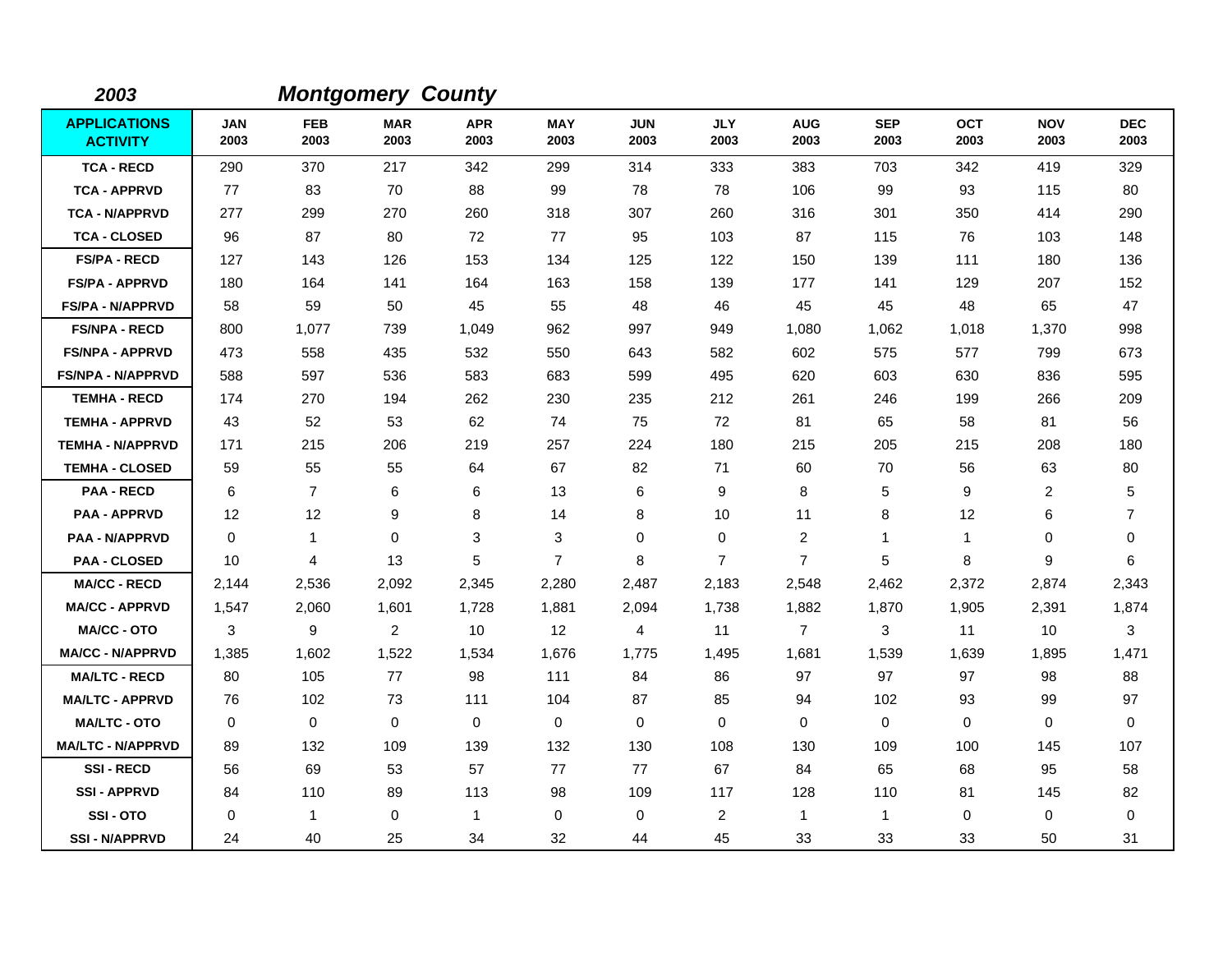| 2003                             |                    |                    | <b>Montgomery County</b> |                    |                    |                    |                    | TCA, TDAP, FS and PAA financial data: (x 1,000) |                    |                    |                    |                    |  |  |
|----------------------------------|--------------------|--------------------|--------------------------|--------------------|--------------------|--------------------|--------------------|-------------------------------------------------|--------------------|--------------------|--------------------|--------------------|--|--|
| <b>CASELOAD</b><br><b>COUNTS</b> | <b>JAN</b><br>2003 | <b>FEB</b><br>2003 | <b>MAR</b><br>2003       | <b>APR</b><br>2003 | <b>MAY</b><br>2003 | <b>JUN</b><br>2003 | <b>JLY</b><br>2003 | <b>AUG</b><br>2003                              | <b>SEP</b><br>2003 | <b>OCT</b><br>2003 | <b>NOV</b><br>2003 | <b>DEC</b><br>2003 |  |  |
| <b>TCA - CASE/PAID</b>           | 893                | 914                | 892                      | 943                | 979                | 951                | 957                | 995                                             | 1,002              | 1,031              | 1,063              | 1,009              |  |  |
| <b>TCA - ADULT/RECIP</b>         | 542                | 571                | 563                      | 591                | 637                | 625                | 639                | 663                                             | 668                | 701                | 717                | 667                |  |  |
| <b>TCA - CHILD/RECIP</b>         | 1,615              | 1,703              | 1,708                    | 1,744              | 1,864              | 1,775              | 1,839              | 1,866                                           | 1,848              | 1,867              | 1,980              | 1,863              |  |  |
| <b>TCA - TOTAL/RECIP</b>         | 2,157              | 2,274              | 2,271                    | 2,335              | 2,501              | 2,400              | 2,478              | 2,529                                           | 2,516              | 2,568              | 2,697              | 2,530              |  |  |
| <b>TCA - NET/EXPEND</b>          | \$313.3            | \$320.6            | \$321.3                  | \$342.6            | \$335.1            | \$339.6            | \$316.8            | \$387.0                                         | \$368.1            | \$367.4            | \$397.6            | \$361.4            |  |  |
| <b>FS/PA - H/HOLD CERT</b>       | 4,097              | 4,107              | 4,104                    | 4,093              | 4,147              | 4,222              | 4,273              | 4,362                                           | 4,400              | 4,417              | 4,492              | 4,501              |  |  |
| <b>FS/PA - H/HOLD PART</b>       | 4,094              | 4,101              | 4,098                    | 4,086              | 4,142              | 4,214              | 4,267              | 4,354                                           | 4,391              | 4,411              | 4,479              | 4,487              |  |  |
| <b>FS/PA - INDVD PART</b>        | 5,850              | 5,842              | 5,820                    | 5,800              | 5,914              | 6,046              | 6,131              | 6,279                                           | 6,334              | 6,371              | 6,491              | 6,446              |  |  |
| <b>FS/NPA - H/HOLD CERT</b>      | 4,005              | 4,081              | 4,040                    | 4,137              | 4,195              | 4,320              | 4,401              | 4,483                                           | 4,608              | 4,627              | 4,826              | 4,868              |  |  |
| <b>FS/NPA - H/HOLD PART</b>      | 3,983              | 4.057              | 4,023                    | 4,105              | 4.179              | 4,298              | 4,377              | 4,459                                           | 4,592              | 4.601              | 4,801              | 4,836              |  |  |
| <b>FS/NPA - INDVD PART</b>       | 10,487             | 10,625             | 10,514                   | 10,652             | 10,902             | 11,291             | 11,494             | 11,785                                          | 12,096             | 12,190             | 12,775             | 12,856             |  |  |
| <b>FS/TOTAL - ISSUED</b>         | \$1,198.3          | \$1.194.4          | \$1,207.1                | \$1,212.1          | \$1,249.8          | \$1,287.3          | \$1,309.7          | \$1,344.4                                       | \$1.392.5          | \$1,400.5          | \$1,482.8          | \$1,479.1          |  |  |
| <b>GPA/PW - CASE/PAID</b>        | 0                  | $\mathbf 0$        | 0                        | $\mathbf 0$        | 0                  | 0                  | 0                  | 0                                               | 0                  | 0                  | 0                  | $\mathbf 0$        |  |  |
| <b>TEMHA - CASE/PAID</b>         | 606                | 618                | 625                      | 640                | 618                | 650                | 578                | 758                                             | 677                | 689                | 759                | 691                |  |  |
| <b>TEMHA - RECIP</b>             | 600                | 613                | 613                      | 631                | 612                | 642                | 575                | 748                                             | 675                | 682                | 743                | 684                |  |  |
| <b>TEMHA - NET/EXPEND</b>        | \$82.2             | \$129.6            | \$27.2                   | \$106.6            | \$91.3             | \$110.8            | \$84.6             | \$44.1                                          | (\$135.4)          | \$49.2             | \$96.8             | \$56.8             |  |  |
| <b>PAA - CASE/PAID</b>           | 434                | 445                | 442                      | 395                | 445                | 473                | 452                | 402                                             | 474                | 406                | 476                | 469                |  |  |
| <b>PAA - RECIP</b>               | 434                | 385                | 380                      | 379                | 390                | 389                | 386                | 497                                             | 309                | 475                | 407                | 402                |  |  |
| <b>PAA - NET/EXPEND</b>          | \$68.1             | \$67.7             | \$69.3                   | \$68.6             | \$69.4             | \$69.2             | \$70.1             | \$64.0                                          | \$70.9             | \$71.0             | \$67.7             | \$68.5             |  |  |
| <b>MA\CC - CUC</b>               | 23,718             | 24,289             | 25,080                   | 24,414             | 25,592             | 25,126             | 26,152             | 25,356                                          | 25,557             | 27,204             | 28,262             | 29,374             |  |  |
| <b>MA\CC - SPEND DOWN</b>        | 79                 | 73                 | 98                       | 85                 | 104                | 87                 | 104                | 72                                              | 82                 | 124                | 111                | 136                |  |  |
| <b>MA\LTC - CUC</b>              | 1,909              | 1,889              | 1,902                    | 1,879              | 1,919              | 1,905              | 1,927              | 1,899                                           | 1,921              | 1,926              | 1,920              | 1,929              |  |  |
| <b>MA\LTC - SPEND DOWN</b>       | $\Omega$           | $\Omega$           | $\mathbf 0$              | $\mathbf 0$        | $\mathbf 0$        | 0                  | 0                  | 0                                               | 0                  | $\mathbf 0$        | 0                  | $\mathbf 0$        |  |  |
| SSI-CUC                          | 10,373             | 10,409             | 10,454                   | 10,511             | 10,563             | 10,607             | 10,689             | 10,744                                          | 10,813             | 10,858             | 10,939             | 10,986             |  |  |
| <b>TCA - RECONS</b>              | 41                 | 44                 | 33                       | 33                 | 40                 | 51                 | 36                 | 40                                              | 46                 | 42                 | 45                 | 58                 |  |  |
| <b>PAA - RECONS</b>              | 3                  | $\overline{2}$     | 3                        | $\overline{2}$     | 0                  | $\overline{2}$     | $\mathbf{1}$       | $\mathbf{1}$                                    | 0                  | $\mathbf{1}$       | 5                  | 3                  |  |  |
| <b>PA/FS - RECONS</b>            | 319                | 421                | 333                      | 390                | 397                | 401                | 345                | 408                                             | 472                | 419                | 499                | 391                |  |  |
| <b>NPA/FS - RECONS</b>           | 381                | 477                | 357                      | 400                | 444                | 468                | 404                | 372                                             | 340                | 353                | 495                | 384                |  |  |
| <b>MA/CC - RECONS</b>            | 1.875              | 2,493              | 1.956                    | 2,299              | 2,516              | 2,555              | 2,215              | 2.183                                           | 1,946              | 2,037              | 2,557              | 1,833              |  |  |
| <b>MA/LTC - RECONS</b>           | 68                 | 68                 | 64                       | 72                 | 72                 | 79                 | 53                 | 50                                              | 47                 | 53                 | 58                 | 48                 |  |  |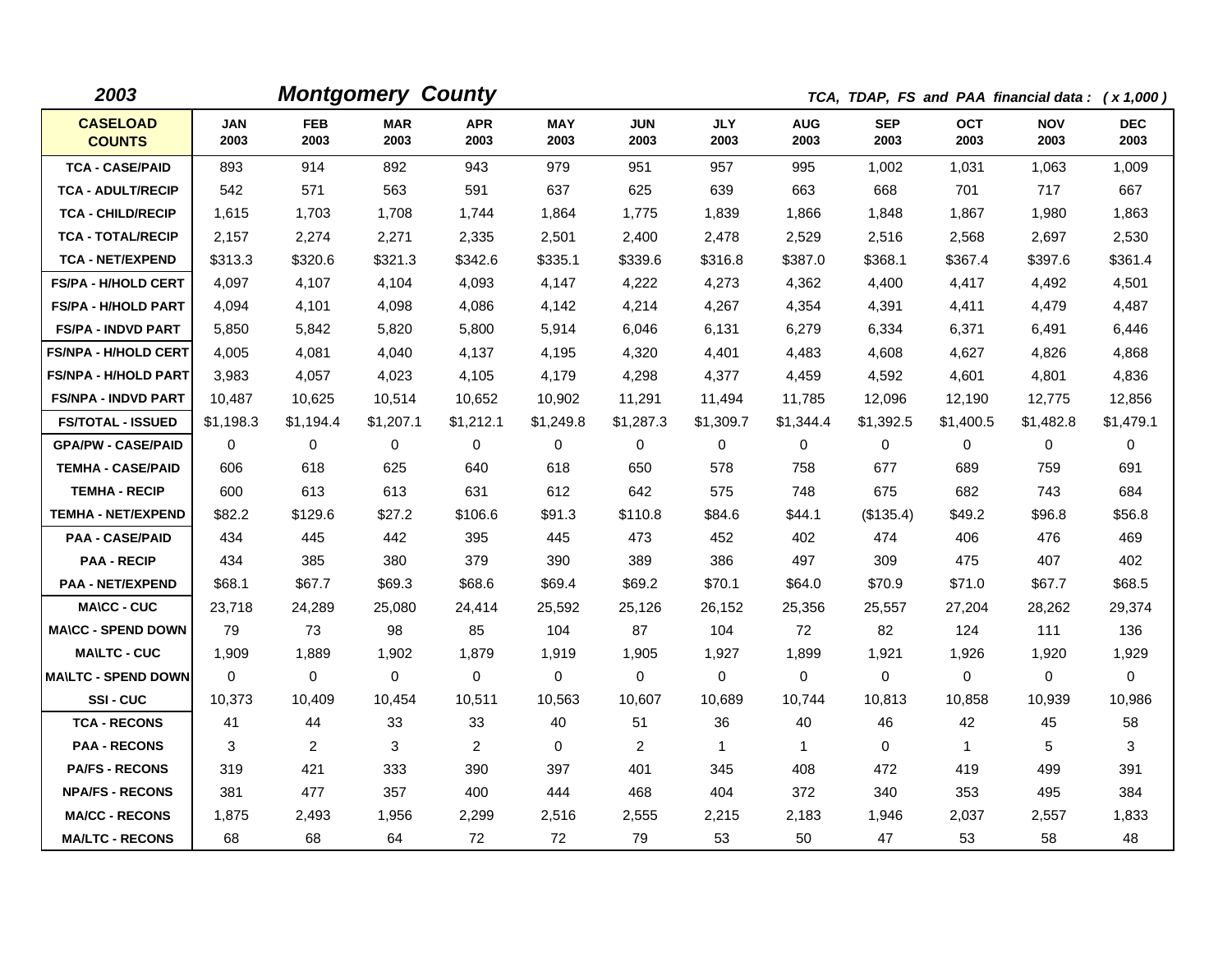| 2004                                   |              |                    | <b>Montgomery County</b> |                    |                    |                    |                    |                    |                    |                    |                    |                    |
|----------------------------------------|--------------|--------------------|--------------------------|--------------------|--------------------|--------------------|--------------------|--------------------|--------------------|--------------------|--------------------|--------------------|
| <b>APPLICATIONS</b><br><b>ACTIVITY</b> | JAN<br>2004  | <b>FEB</b><br>2004 | <b>MAR</b><br>2004       | <b>APR</b><br>2004 | <b>MAY</b><br>2004 | <b>JUN</b><br>2004 | <b>JLY</b><br>2004 | <b>AUG</b><br>2004 | <b>SEP</b><br>2004 | <b>OCT</b><br>2004 | <b>NOV</b><br>2004 | <b>DEC</b><br>2004 |
| <b>TCA - RECD</b>                      | 275          | 312                | 313                      | 337                | 327                | 337                | 351                | 361                | 378                | 348                | 347                | 275                |
| <b>TCA - APPRVD</b>                    | 109          | 88                 | 82                       | 85                 | 93                 | 83                 | 92                 | 88                 | 73                 | 101                | 104                | 60                 |
| <b>TCA - N/APPRVD</b>                  | 371          | 303                | 279                      | 329                | 276                | 286                | 277                | 359                | 342                | 365                | 318                | 295                |
| <b>TCA - CLOSED</b>                    | 85           | 102                | 101                      | 90                 | 110                | 104                | 118                | 91                 | 81                 | 109                | 118                | 104                |
| <b>FS/PA - RECD</b>                    | 147          | 145                | 141                      | 143                | 145                | 119                | 128                | 158                | 127                | 152                | 148                | 123                |
| <b>FS/PA - APPRVD</b>                  | 148          | 136                | 136                      | 149                | 157                | 123                | 143                | 160                | 127                | 159                | 148                | 137                |
| <b>FS/PA - N/APPRVD</b>                | 55           | 51                 | 53                       | 52                 | 50                 | 41                 | 45                 | 61                 | 50                 | 46                 | 41                 | 39                 |
| <b>FS/NPA - RECD</b>                   | 925          | 1,005              | 959                      | 989                | 1,031              | 961                | 1,012              | 1,157              | 1,078              | 1,118              | 1,167              | 889                |
| <b>FS/NPA - APPRVD</b>                 | 575          | 611                | 579                      | 624                | 668                | 577                | 633                | 697                | 743                | 783                | 812                | 655                |
| <b>FS/NPA - N/APPRVD</b>               | 698          | 641                | 591                      | 593                | 546                | 526                | 523                | 670                | 619                | 596                | 567                | 477                |
| <b>TEMHA - RECD</b>                    | 234          | 182                | 179                      | 183                | 197                | 200                | 216                | 255                | 167                | 226                | 219                | 167                |
| <b>TEMHA - APPRVD</b>                  | 52           | 47                 | 52                       | 27                 | 57                 | 56                 | 72                 | 80                 | 68                 | 65                 | 58                 | 44                 |
| <b>TEMHA - N/APPRVD</b>                | 196          | 229                | 172                      | 215                | 168                | 158                | 180                | 206                | 186                | 181                | 211                | 166                |
| <b>TEMHA - CLOSED</b>                  | 60           | 68                 | 54                       | 48                 | 75                 | 68                 | 71                 | 68                 | 60                 | 55                 | 62                 | 58                 |
| <b>PAA - RECD</b>                      | 4            | 4                  | 4                        | 5                  | 6                  | 5                  | 3                  | 4                  | 10                 | 5                  | 6                  | 3                  |
| <b>PAA - APPRVD</b>                    | 5            | $\overline{7}$     | 5                        | $\overline{7}$     | 9                  | 9                  | 6                  | 5                  | 14                 | 5                  | 6                  | 1                  |
| <b>PAA - N/APPRVD</b>                  | 0            | 0                  | $\mathbf 0$              | $\mathbf 1$        | $\pmb{0}$          | 0                  | 0                  | $\overline{2}$     | $\mathbf{1}$       | 0                  | 1                  | 0                  |
| <b>PAA - CLOSED</b>                    | 4            | 5                  | 3                        | 11                 | 5                  | $\overline{7}$     | 4                  | 17                 | 8                  | 8                  | 9                  | 11                 |
| <b>MA/CC - RECD</b>                    | 2,400        | 2,590              | 2,405                    | 2,701              | 2,687              | 2,278              | 2,378              | 2,549              | 2,446              | 2,500              | 2,788              | 2,409              |
| <b>MA/CC - APPRVD</b>                  | 1,882        | 1,803              | 1,977                    | 2,151              | 2,162              | 1,830              | 1,914              | 2,140              | 2,119              | 2,305              | 2,355              | 1,937              |
| <b>MA/CC - OTO</b>                     | 9            | 2                  | 11                       | 13                 | 3                  | 1                  | 8                  | 6                  | 12                 | 8                  | 0                  | 6                  |
| <b>MA/CC - N/APPRVD</b>                | 1,662        | 1,630              | 1,590                    | 1,859              | 1,759              | 1,496              | 1,584              | 1,808              | 1,713              | 1,835              | 1,805              | 1,629              |
| <b>MA/LTC - RECD</b>                   | 82           | 101                | 96                       | 106                | 77                 | 95                 | 91                 | 97                 | 85                 | 89                 | 113                | 78                 |
| <b>MA/LTC - APPRVD</b>                 | 71           | 99                 | 91                       | 96                 | 100                | 81                 | 86                 | 99                 | 57                 | 93                 | 96                 | 87                 |
| <b>MA/LTC - OTO</b>                    | $\mathbf 0$  | 0                  | 0                        | 0                  | 0                  | 0                  | 0                  | 0                  | 0                  | 0                  | 0                  | 0                  |
| <b>MA/LTC - N/APPRVD</b>               | 107          | 119                | 117                      | 90                 | 113                | 93                 | 102                | 125                | 81                 | 106                | 117                | 116                |
| <b>SSI-RECD</b>                        | 63           | 75                 | 59                       | 86                 | 68                 | 65                 | 57                 | 96                 | 67                 | 74                 | 71                 | 56                 |
| <b>SSI-APPRVD</b>                      | 111          | 102                | 87                       | 122                | 121                | 104                | 98                 | 116                | 115                | 128                | 121                | 90                 |
| SSI-OTO                                | $\mathbf{1}$ | 1                  | 0                        | $\mathbf{1}$       | 0                  | 0                  | $\mathbf{1}$       | $\mathbf{1}$       | $\mathbf 0$        | $\mathbf 1$        | 0                  | 0                  |
| <b>SSI-N/APPRVD</b>                    | 28           | 37                 | 20                       | 35                 | 42                 | 29                 | 38                 | 41                 | 39                 | 34                 | 35                 | 38                 |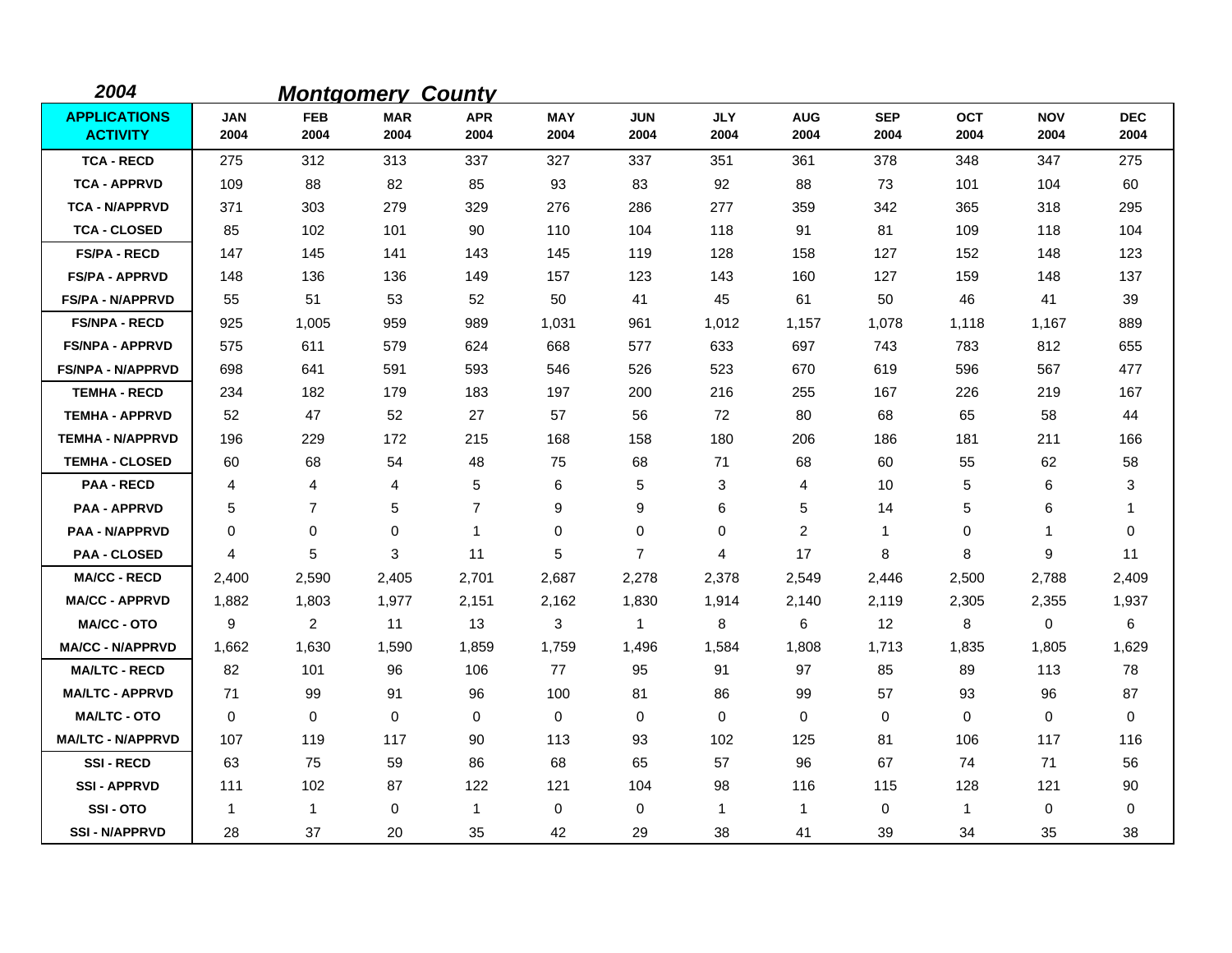| 2004                             |                    |                    | <b>Montgomery County</b> |                    |                    |                    |                    |                    | TCA, TDAP, FS and PAA financial data: (x 1,000) |                    |                    |                    |
|----------------------------------|--------------------|--------------------|--------------------------|--------------------|--------------------|--------------------|--------------------|--------------------|-------------------------------------------------|--------------------|--------------------|--------------------|
| <b>CASELOAD</b><br><b>COUNTS</b> | <b>JAN</b><br>2004 | <b>FEB</b><br>2004 | <b>MAR</b><br>2004       | <b>APR</b><br>2004 | <b>MAY</b><br>2004 | <b>JUN</b><br>2004 | <b>JLY</b><br>2004 | <b>AUG</b><br>2004 | <b>SEP</b><br>2004                              | <b>OCT</b><br>2004 | <b>NOV</b><br>2004 | <b>DEC</b><br>2004 |
| <b>TCA - CASE/PAID</b>           | 1.079              | 1.019              | 998                      | 1,006              | 964                | 946                | 947                | 921                | 903                                             | 937                | 948                | 837                |
| <b>TCA - ADULT/RECIP</b>         | 735                | 669                | 654                      | 638                | 598                | 575                | 561                | 556                | 530                                             | 558                | 547                | 469                |
| <b>TCA - CHILD/RECIP</b>         | 1,971              | 1,907              | 1,854                    | 1,847              | 1,822              | 1,759              | 1,735              | 1,699              | 1,671                                           | 1,726              | 1,744              | 1,498              |
| <b>TCA - TOTAL/RECIP</b>         | 2,706              | 2,576              | 2,508                    | 2,485              | 2,420              | 2,334              | 2,296              | 2,255              | 2,201                                           | 2,284              | 2,291              | 1,967              |
| <b>TCA - NET/EXPEND</b>          | \$374.1            | \$371.4            | \$356.4                  | \$362.7            | \$357.8            | \$343.5            | \$313.7            | \$345.1            | \$321.5                                         | \$315.9            | \$341.3            | \$260.6            |
| <b>FS/PA - H/HOLD CERT</b>       | 4,498              | 4,485              | 4.454                    | 4,485              | 4,455              | 4.450              | 4.458              | 4,460              | 4.469                                           | 4.503              | 4,520              | 4,509              |
| <b>FS/PA - H/HOLD PART</b>       | 4,489              | 4,477              | 4,447                    | 4,475              | 4,448              | 4,442              | 4,453              | 4,454              | 4,464                                           | 4,498              | 4,515              | 4,505              |
| <b>FS/PA - INDVD PART</b>        | 6,476              | 6,465              | 6,387                    | 6,452              | 6,370              | 6,347              | 6,327              | 6,320              | 6,316                                           | 6,377              | 6,368              | 6,281              |
| <b>FS/NPA - H/HOLD CERT</b>      | 4.914              | 4,923              | 5.025                    | 5.074              | 5,204              | 5.245              | 5,295              | 5,388              | 5.586                                           | 5.686              | 5,805              | 5.768              |
| <b>FS/NPA - H/HOLD PART</b>      | 4,895              | 4,901              | 5,008                    | 5,054              | 5,181              | 5,232              | 5,281              | 5,371              | 5,576                                           | 5,669              | 5,789              | 5,760              |
| <b>FS/NPA - INDVD PART</b>       | 13,007             | 12,991             | 13,214                   | 13,249             | 13,523             | 13,641             | 13,767             | 13,989             | 14,514                                          | 14,729             | 151,000            | 15,087             |
| <b>FS/TOTAL - ISSUED</b>         | \$1,490.9          | \$1,484.4          | \$1,510.8                | \$1,529.1          | \$1,538.7          | \$1,557.6          | \$1,562.9          | \$1,579.8          | \$1,626.5                                       | \$1,646.7          | \$1,817.8          | \$1,799.6          |
| <b>GPA/PW - CASE/PAID</b>        | 0                  | $\mathbf 0$        | $\mathbf{0}$             | $\mathbf 0$        | $\mathbf 0$        | $\Omega$           | 0                  | $\mathbf 0$        | $\Omega$                                        | $\mathbf 0$        | 0                  | $\mathbf 0$        |
| <b>TEMHA - CASE/PAID</b>         | 686                | 664                | 647                      | 596                | 611                | 653                | 605                | 727                | 693                                             | 687                | 681                | 672                |
| <b>TEMHA - RECIP</b>             | 672                | 660                | 631                      | 588                | 605                | 644                | 600                | 717                | 685                                             | 678                | 674                | 662                |
| <b>TEMHA - NET/EXPEND</b>        | \$188.5            | \$63.4             | \$115.5                  | \$78.6             | \$46.2             | \$147.3            | \$98.8             | \$116.3            | \$38.4                                          | \$103.9            | \$84.5             | \$73.1             |
| <b>PAA - CASE/PAID</b>           | 469                | 467                | 457                      | 466                | 471                | 471                | 410                | 461                | 478                                             | 471                | 463                | 466                |
| <b>PAA - RECIP</b>               | 402                | 405                | 407                      | 406                | 408                | 411                | 410                | 401                | 409                                             | 403                | 397                | 388                |
| <b>PAA - NET/EXPEND</b>          | \$69.2             | \$67.5             | \$67.8                   | \$67.4             | \$67.1             | \$68.2             | \$67.4             | \$64.7             | \$62.9                                          | \$63.8             | \$60.7             | \$4.6              |
| <b>MA\CC - CUC</b>               | 28,386             | 28,448             | 29,594                   | 28,924             | 30,207             | 29,292             | 30,614             | 29,886             | 30.044                                          | 31,506             | 30,564             | 31,802             |
| <b>MA\CC - SPEND DOWN</b>        | 99                 | 96                 | 129                      | 97                 | 134                | 96                 | 126                | 118                | 106                                             | 144                | 110                | 137                |
| <b>MA\LTC - CUC</b>              | 1,900              | 1,881              | 1,930                    | 1,895              | 1,920              | 1,886              | 1,912              | 1,886              | 1,876                                           | 1,926              | 1,861              | 1,902              |
| <b>MA\LTC - SPEND DOWN</b>       | $\Omega$           | $\mathbf 0$        | 0                        | $\mathbf 0$        | $\mathbf 0$        | 0                  | $\Omega$           | $\mathbf 0$        | $\Omega$                                        | $\mathbf{0}$       | $\mathbf 0$        | $\mathbf 0$        |
| SSI-CUC                          | 11,038             | 11,085             | 11,146                   | 11,194             | 11,258             | 11,207             | 11,243             | 11,218             | 11,282                                          | 11,347             | 11,332             | 11,358             |
| <b>TCA - RECONS</b>              | 56                 | 23                 | 46                       | 41                 | 33                 | 49                 | 42                 | 46                 | 33                                              | 50                 | 56                 | 41                 |
| <b>PAA - RECONS</b>              | 1                  | $\mathbf 0$        | 6                        | $\mathbf{1}$       | $\mathbf 0$        | 2                  | $\overline{2}$     | $\Omega$           | 1                                               | $\mathbf{1}$       | $\overline{4}$     | $\overline{2}$     |
| <b>PA/FS - RECONS</b>            | 375                | 411                | 495                      | 457                | 464                | 396                | 395                | 415                | 480                                             | 458                | 454                | 375                |
| <b>NPA/FS - RECONS</b>           | 392                | 375                | 456                      | 454                | 509                | 432                | 431                | 442                | 467                                             | 498                | 521                | 441                |
| <b>MA/CC - RECONS</b>            | 2,387              | 2,033              | 2,081                    | 2.660              | 2,870              | 2,490              | 2,289              | 2,808              | 2,013                                           | 2,450              | 2,347              | 2,023              |
| <b>MA/LTC - RECONS</b>           | 74                 | 57                 | 54                       | 83                 | 80                 | 66                 | 53                 | 55                 | 39                                              | 61                 | 49                 | 48                 |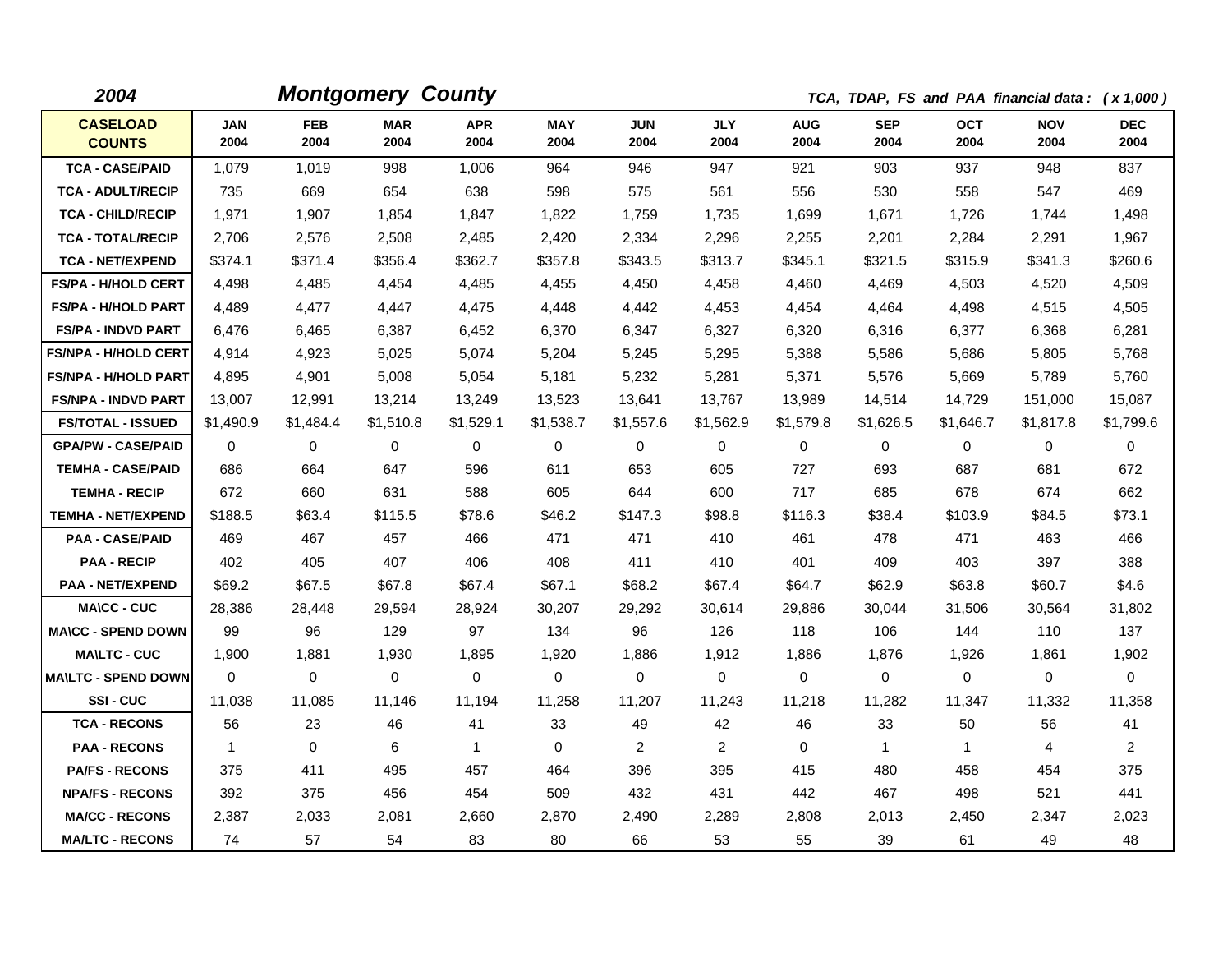| 2005                                   |                    |                    | <b>Montgomery County</b> |                    |                    |                    |                    |                            |                    |                    |                    |                    |
|----------------------------------------|--------------------|--------------------|--------------------------|--------------------|--------------------|--------------------|--------------------|----------------------------|--------------------|--------------------|--------------------|--------------------|
| <b>APPLICATIONS</b><br><b>ACTIVITY</b> | <b>JAN</b><br>2005 | <b>FEB</b><br>2005 | <b>MAR</b><br>2005       | <b>APR</b><br>2005 | <b>MAY</b><br>2005 | <b>JUN</b><br>2005 | <b>JLY</b><br>2005 | <b>AUG</b><br>2005         | <b>SEP</b><br>2005 | <b>OCT</b><br>2005 | <b>NOV</b><br>2005 | <b>DEC</b><br>2005 |
| <b>TCA - RECD</b>                      | 318                | 309                | 222                      | 322                | 284                | 262                |                    |                            |                    |                    |                    |                    |
| <b>TCA - APPRVD</b>                    | 82                 | 70                 | 80                       | 67                 | 69                 | 61                 |                    |                            |                    |                    |                    |                    |
| <b>TCA - N/APPRVD</b>                  | 319                | 282                | 274                      | 303                | 263                | 266                |                    | NEW FORMAT AS OF JULY 2005 |                    |                    |                    |                    |
| <b>TCA - CLOSED</b>                    | 115                | 101                | 91                       | 78                 | 79                 | 78                 |                    |                            |                    |                    |                    |                    |
| <b>FS/PA - RECD</b>                    | 132                | 155                | 112                      | 161                | 122                | 115                |                    |                            |                    |                    |                    |                    |
| <b>FS/PA - APPRVD</b>                  | 147                | 154                | 134                      | 171                | 132                | 116                |                    |                            |                    |                    |                    |                    |
| <b>FS/PA - N/APPRVD</b>                | 39                 | 43                 | 38                       | 43                 | 26                 | 32                 |                    |                            |                    |                    |                    |                    |
| <b>FS/NPA - RECD</b>                   | 998                | 1,009              | 866                      | 1,138              | 949                | 939                |                    | NEW FORMAT AS OF JULY 2005 |                    |                    |                    |                    |
| <b>FS/NPA - APPRVD</b>                 | 724                | 718                | 637                      | 819                | 679                | 644                |                    |                            |                    |                    |                    |                    |
| FS/NPA - N/APPRVD                      | 534                | 446                | 472                      | 528                | 468                | 452                |                    |                            |                    |                    |                    |                    |
| <b>TEMHA - RECD</b>                    | 208                | 189                | 173                      | 236                | 189                | 207                |                    |                            |                    |                    |                    |                    |
| <b>TEMHA - APPRVD</b>                  | 43                 | 50                 | 46                       | 60                 | 60                 | 49                 |                    |                            |                    |                    |                    |                    |
| <b>TEMHA - N/APPRVD</b>                | 219                | 199                | 176                      | 246                | 214                | 179                |                    |                            |                    |                    |                    |                    |
| <b>TEMHA - CLOSED</b>                  | 82                 | 70                 | 61                       | 64                 | 73                 | 76                 |                    |                            |                    |                    |                    |                    |
| <b>PAA - RECD</b>                      | 6                  | 8                  | 3                        | 17                 | $\boldsymbol{9}$   | $\boldsymbol{9}$   |                    |                            |                    |                    |                    |                    |
| <b>PAA - APPRVD</b>                    | 9                  | 8                  | 6                        | 19                 | 11                 | 9                  |                    |                            |                    |                    |                    |                    |
| <b>PAA - N/APPRVD</b>                  | 3                  | $\mathbf{1}$       | $\overline{2}$           | 4                  | $\overline{c}$     | 1                  |                    |                            |                    |                    |                    |                    |
| <b>PAA - CLOSED</b>                    | 6                  | $\overline{7}$     | $\sqrt{5}$               | 24                 | 11                 | 6                  |                    |                            |                    |                    |                    |                    |
| <b>MA/CC - RECD</b>                    | 2,354              | 2,577              | 2,330                    | 3,053              | 2,697              | 2,480              |                    |                            |                    |                    |                    |                    |
| <b>MA/CC - APPRVD</b>                  | 1,985              | 2,154              | 1,896                    | 2,660              | 2,159              | 1,981              |                    |                            |                    |                    |                    |                    |
| MA/CC - OTO                            | 5                  | 5                  | 4                        | 8                  | $\overline{a}$     | 6                  |                    |                            |                    |                    |                    |                    |
| <b>MA/CC - N/APPRVD</b>                | 1,670              | 1,597              | 1,492                    | 2,037              | 1,689              | 1,565              |                    |                            |                    |                    |                    |                    |
| <b>MA/LTC - RECD</b>                   | 109                | 103                | 108                      | 107                | 110                | 106                |                    |                            |                    |                    |                    |                    |
| <b>MA/LTC - APPRVD</b>                 | 75                 | 99                 | 102                      | 131                | 94                 | 94                 |                    |                            |                    |                    |                    |                    |
| <b>MA/LTC - OTO</b>                    | 0                  | $\mathbf 0$        | 0                        | 0                  | 0                  | $\mathbf 0$        |                    |                            |                    |                    |                    |                    |
| <b>MA/LTC - N/APPRVD</b>               | 94                 | 117                | 115                      | 144                | 126                | 127                |                    |                            |                    |                    |                    |                    |
| <b>SSI-RECD</b>                        | 57                 | 86                 | 58                       | 80                 | 66                 | 79                 |                    |                            |                    |                    |                    |                    |
| <b>SSI - APPRVD</b>                    | 90                 | 117                | 101                      | 134                | 100                | 106                |                    |                            |                    |                    |                    |                    |
| SSI-OTO                                | 1                  | $\mathbf 0$        | 0                        | 3                  | 0                  | 0                  |                    |                            |                    |                    |                    |                    |
| <b>SSI - N/APPRVD</b>                  | 34                 | 37                 | 35                       | 54                 | 43                 | 23                 |                    |                            |                    |                    |                    |                    |